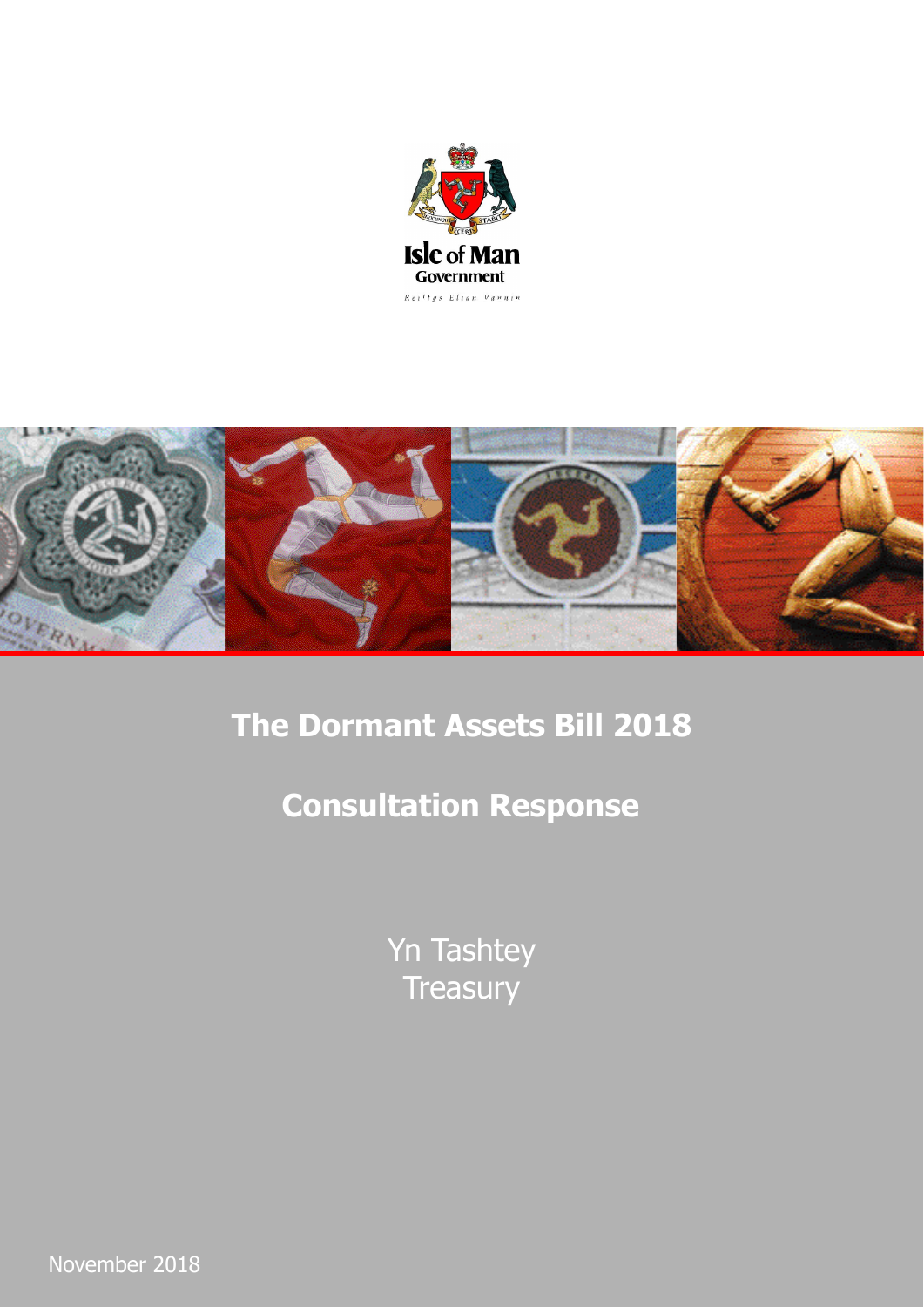# **CONTENTS**

| 2. |                                                                              |
|----|------------------------------------------------------------------------------|
| 3. |                                                                              |
| 4. |                                                                              |
| 5. |                                                                              |
| 6. |                                                                              |
|    |                                                                              |
| 8. |                                                                              |
|    |                                                                              |
|    |                                                                              |
|    | 11. PART 7 - TRANSITIONAL ARRANGMENTS AND ASSETS DORMANT AT COMMENCEMENT  19 |
|    |                                                                              |
|    |                                                                              |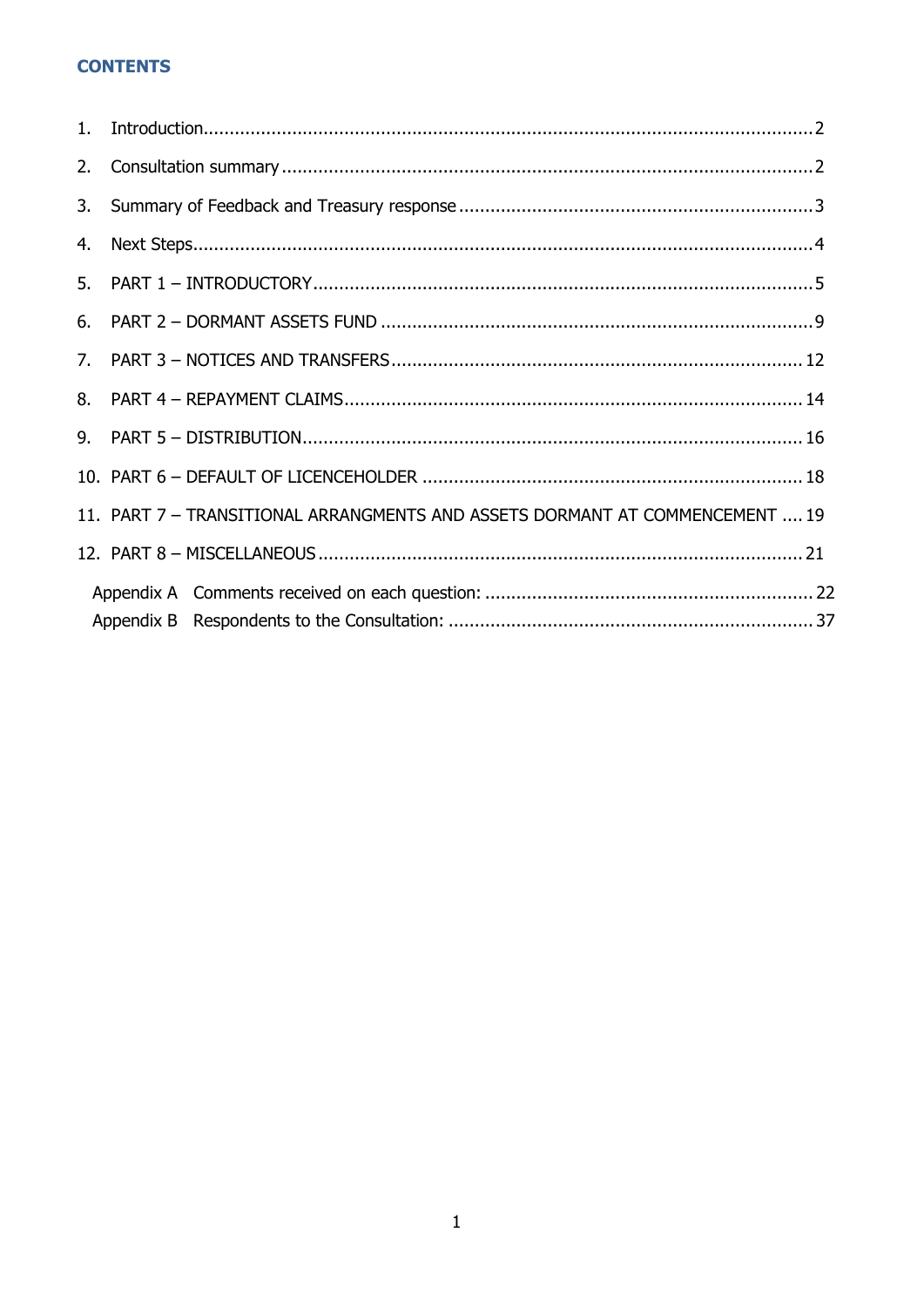# <span id="page-2-0"></span>**1. Introduction**

- 1.1 The main aim of the Dormant Assets Bill (the Bill) is to enable dormant assets held by local banks to be transferred to a central fund to be called the "Dormant Assets Fund" (the Fund). Subject to there being enough money retained in the Fund to meet subsequent repayment claims and operational costs, a proportion of the amount held will then be made available for charitable purposes in the Island.
- 1.2 The two key principles that underpin the legislation are that:
	- i) The transfer of a dormant asset to the Fund should be a last resort for dormant assets whose owners cannot be traced.
	- ii) A customer whose dormant asset transfers to the Fund should be able to reclaim their asset indefinitely.
- 1.3 Although the proposed Bill has been drafted to encompass a wide range of potential dormant assets, the Treasury has determined that initial focus should be placed on dormant bank accounts. Legislation for dormant bank accounts already exists in numerous other countries and this Bill has also been developed in close collaboration with similar legislation being introduced in the other Crown Dependencies (CDs) to assist those banks licensed in each jurisdiction. The Treasury will consider the possibility of adding further asset classes if and when research indicates this is a viable proposition.
- 1.4 In early 2018, the Treasury conducted an informal consultation with local banks to address some of the operational aspects of the proposed legislation. That consultation helped to resolve a number of technical issues relating to the identification, transfer and repayment of dormant bank accounts, which could then be provided for in the draft Bill.
- 1.5 A full public consultation on the draft Dormant Assets Bill 2018 was then issued by the Treasury on 10 September 2018, closing on 19 October 2018. This document summarises the feedback received and the Treasury's response.

# <span id="page-2-1"></span>**2. Consultation summary**

- 2.1 The consultation attracted 25 responses in total with 21 respondents providing detailed comments about the draft Bill. Of those 21 respondents -
	- 5 gave permission for their responses to be published in full;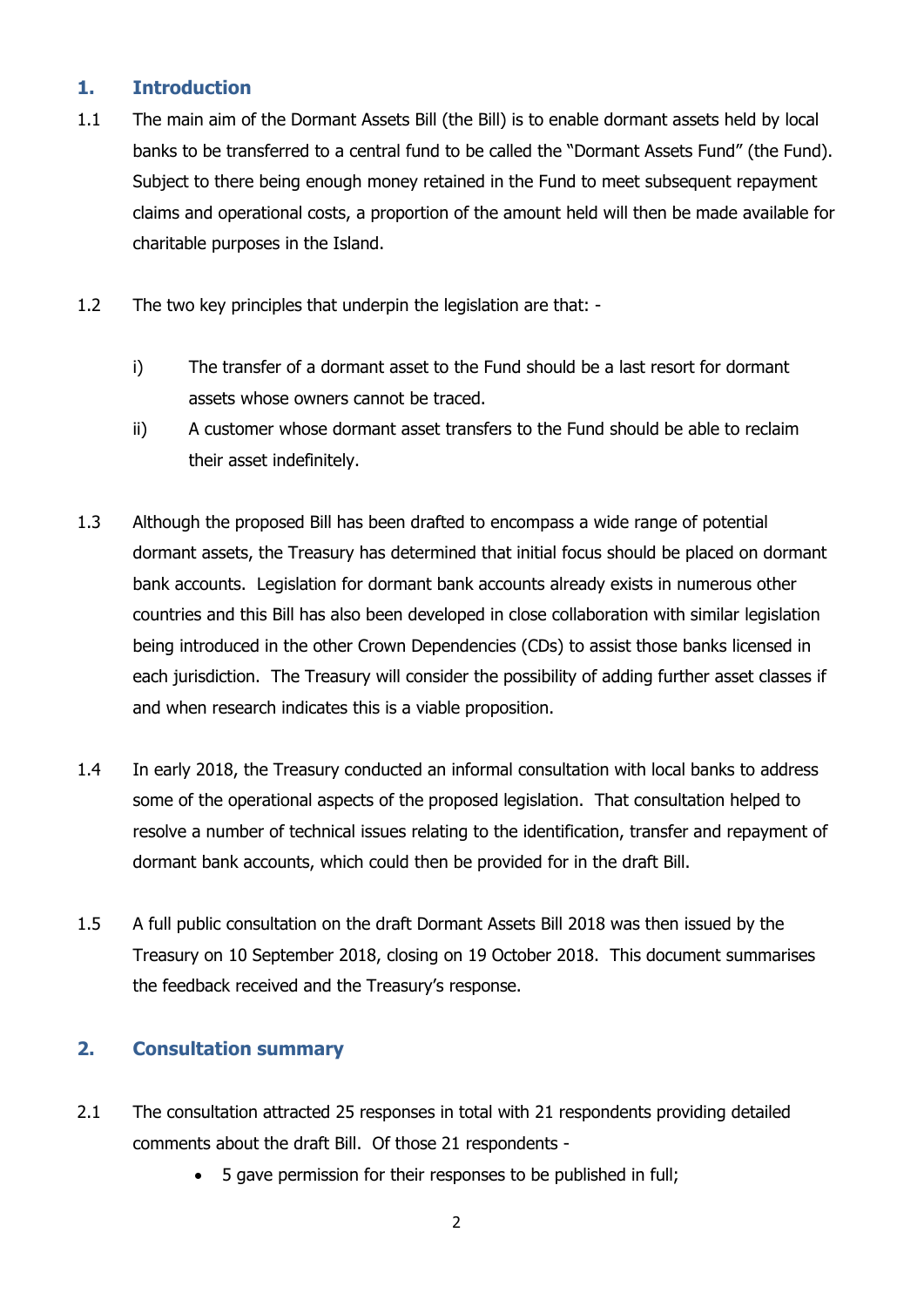- 12 gave permission for their responses to be published anonymously; and
- 4 did not give permission for their responses to be published.

Where permission was given for the publication of comments, these are listed in full at [Appendix A.](#page-35-0) A list of respondents is also included at [Appendix B.](#page-35-1) The consultation document may be obtained for reference purposes through the Isle of Man Government's consultation hub.

# <span id="page-3-0"></span>**3. Summary of Feedback and Treasury response**

- 3.1 All responses indicated support for the introduction of a dormancy regime in the Island.
- 3.2 Part 1 of the draft Bill elicited the most responses, suggesting that further clarity over the key terms used throughout the legislation would be helpful. Whilst this response document seeks to address those points where appropriate, the Treasury will also develop and publish further Guidance Notes on the application of the legislation to assist all stakeholders.
- 3.3 Feedback also indicated that the consultation document had not been sufficiently clear in describing the general operation of the dormancy regime. In particular, this centred on where powers lay and where there is a separation of duties. These points have been further clarified in the detailed response that follows.
- 3.4 Two key topics attracted most feedback; distribution arrangements and the customer's right to reclaim indefinitely.
- 3.5 Whereas most respondents supported the distribution framework outlined in the draft Bill, others strongly disagreed with aspects of the distribution arrangements including the level of Government input. Some respondents suggested that all distribution money should go towards supporting Government services and functions. Others suggested money should be available to support the overheads incurred by charities or that the distributions should be available for a broader range of charitable purposes. All comments regarding distribution are reviewed in detail within Part 5.
- 3.6 In relation to the provision of an indefinite right to reclaim, several proposals were made to limit the right to reclaim by either time, or by including a repayment claim cap. The right to reclaim indefinitely, or as referred to in the Bill "in perpetuity", is founded on equivalent provisions of the Irish, UK and Jersey legislation. Whilst the Treasury recognises that there is a decreasing likelihood of a customer (or their heirs or benefactors) seeking reclaim of a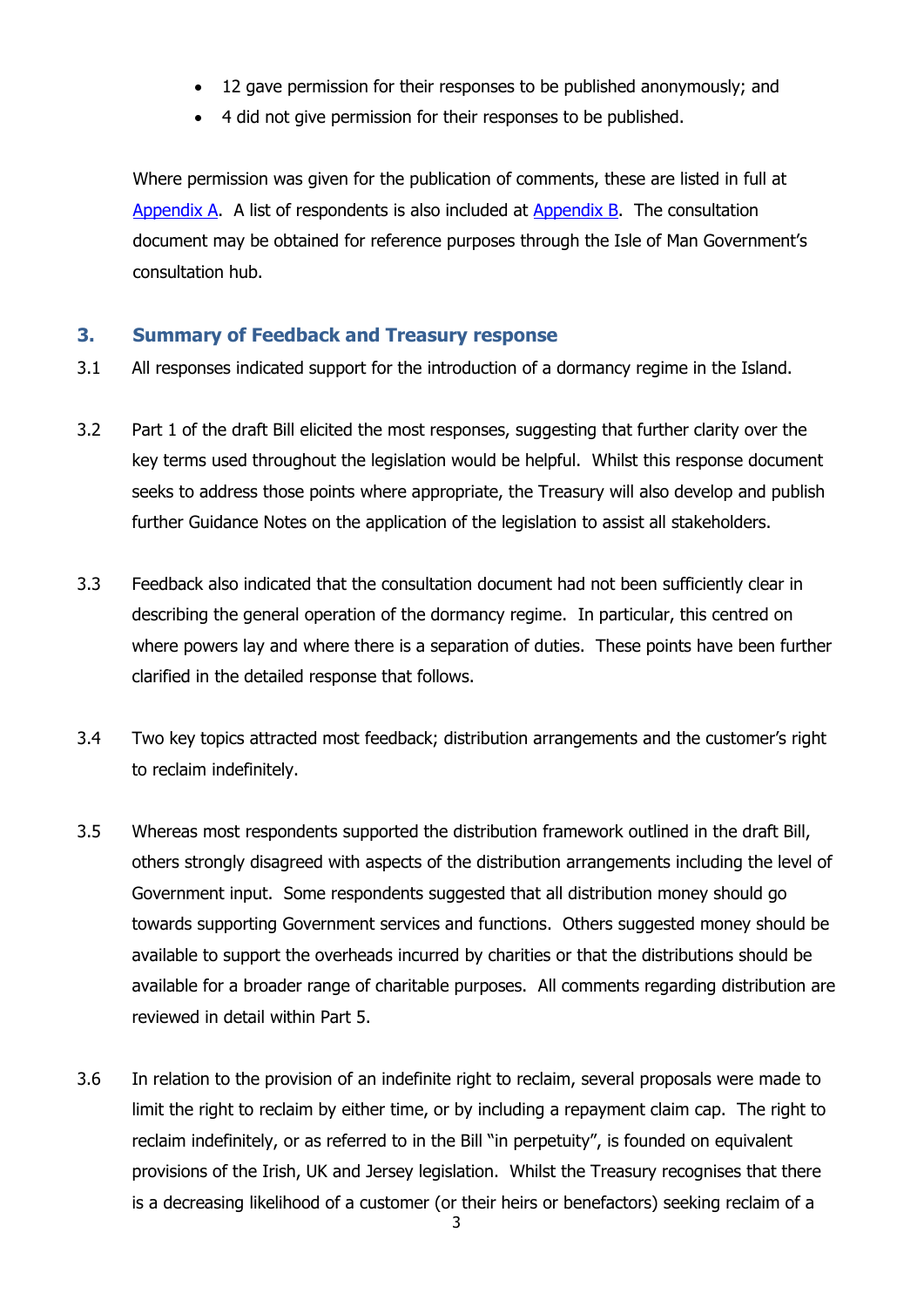dormant asset as time progresses, there is currently no precedence in common law jurisdictions to limit a customers' right to reclaim within a dormancy regime.

- 3.7 It is possible that the Treasury may be required to consider this matter again if this wider position alters, but there is no current provision to allow this within the draft Bill. Therefore, any such changes affecting a customer's right to reclaim would require amendments to the primary legislation itself.
- 3.8 In general, the Treasury welcomes all feedback received which has proved helpful in identifying a number of matters that have led to further review or amendment. Where changes to the draft Bill have been made, details are provided accordingly in the detailed body of the response.

# <span id="page-4-0"></span>**4. Next Steps**

4.1 The Treasury will now finalise the Dormant Assets Bill 2018 for introduction to the Branches of Tynwald as soon as possible.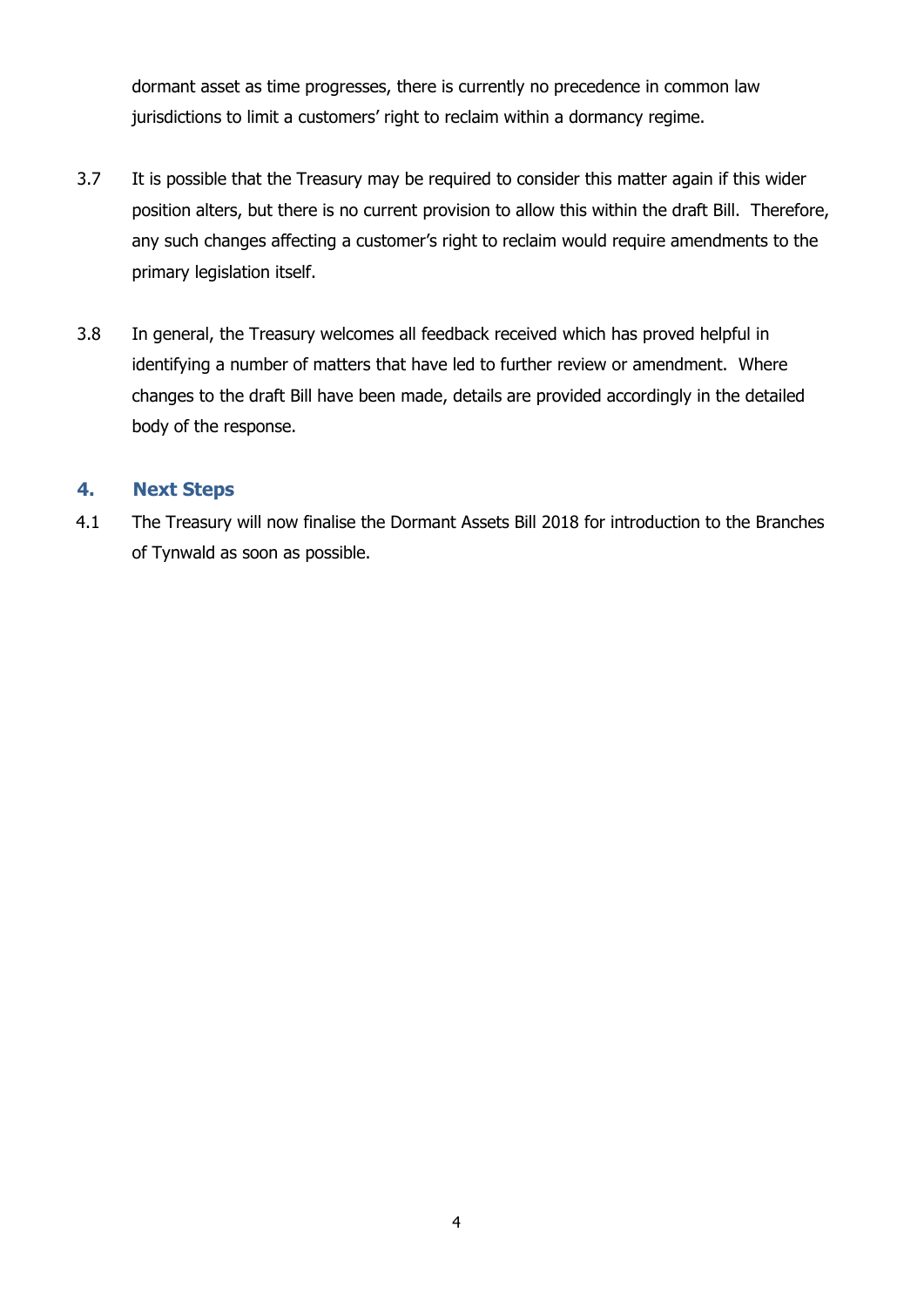# <span id="page-5-0"></span>**5. PART 1 – INTRODUCTORY**

#### **Summary**

- Part 1 of the draft Bill provides the introduction and interpretation.
- In total 19 responses to Part 1 of the draft Bill were received; 15 of those responses have been published in Appendix A.
- In general, the comments received were supportive.
- Most of the responses to Part 1 included suggestions to refine the definitions given, or identified areas where a further explanation in respect of these would be helpful.

#### **5.1 Clause 3(1) – definition of 'account'**

5.1.1 A couple of respondents sought greater clarity of the definition of 'account' provided in clause 3(1) of the draft Bill. Whilst the definition of an 'account' includes both personal and non-personal accounts, it is recognised that company accounts will not fall into the regime as they will be subject, first and foremost, to the bona vacantia provisions. Accounts include those that consist of cash only, excluding non-cash accounts such as mortgage accounts. Accounts also include those that are open or closed or subject to any other status defined by the bank, providing a residual unclaimed balance is held.

#### **5.2 Clause 3(1) definition of 'asset holder'**

- 5.2.1 Several respondents requested some clarification of who would fall under the definition of 'asset holder' provided within clause 3(1) of the Bill.
- 5.2.2 An 'asset holder' includes the same groups that would ordinarily be able to seek a claim on an account that was held by a bank. Asset holders therefore include a beneficiary or an heir of an account holder, or any organisation that is given authority by way of a Court Order to demand repayment on the account. The legislation does not allow any bodies who would not ordinarily be able to seek a claim directly on an account to do so; for example, a Coroner would continue to require a Court Order to seek any claim on an account held by a bank.

#### **5.3 Clause 7 – definition of dormant**

5.3.1 Some respondents recognised that the definition of dormant as it applies to bank accounts, is unlikely to be suitable for new asset classes that may be included under the legislation. This is a valid point and accordingly any extension of the legislation under clause 10 is likely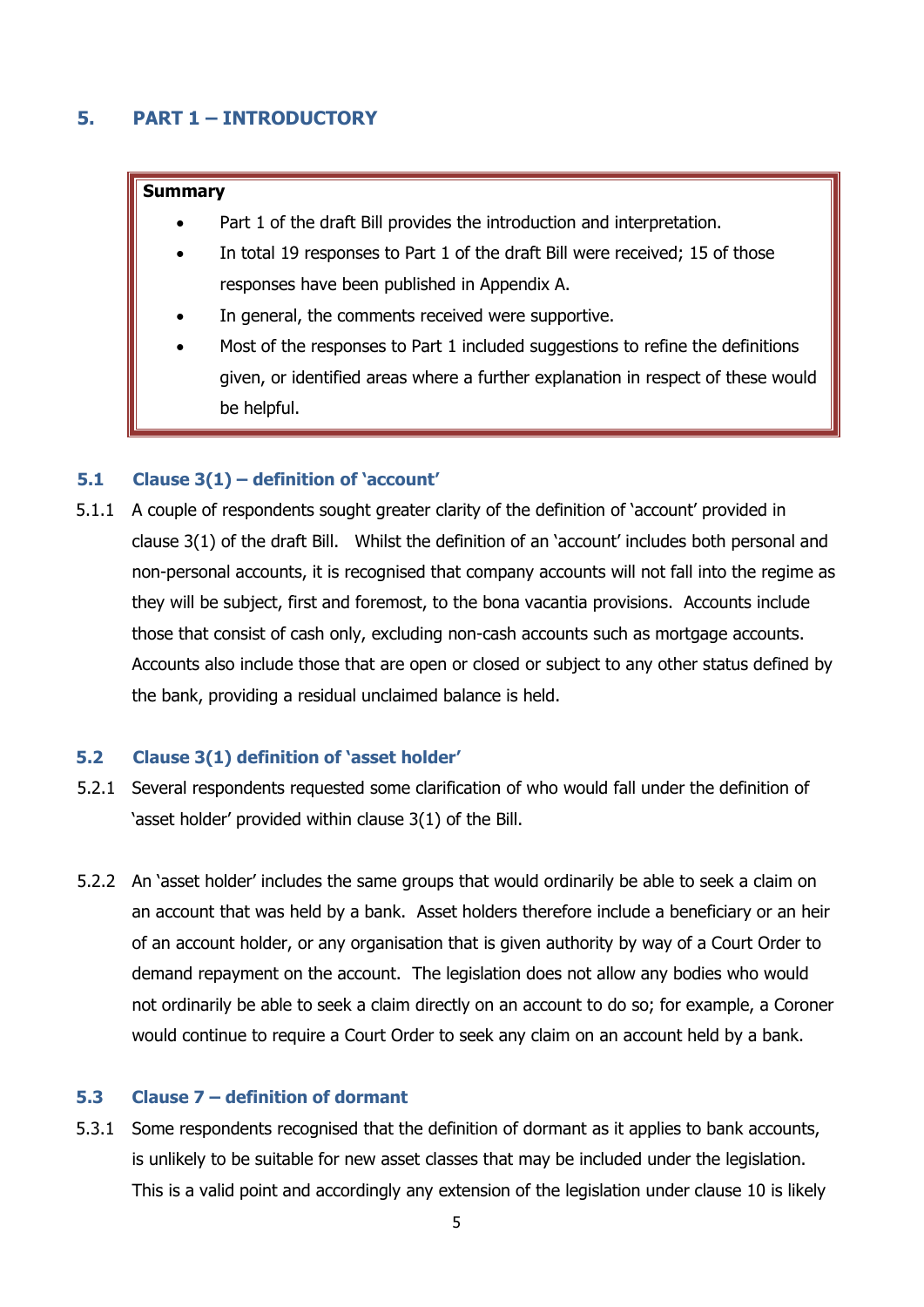to include an amendment to the definition of dormant to suit the particular asset class to which the legislation is being extended.

- 5.3.2 It is the intention of the legislation that any change in circumstances (whereby the licenceholder realises the account is not dormant) arising between the day an account reaches 15 years of dormancy and the notice and transfer process commencing, should preclude the account from being classified as 'dormant'. Two respondents identified an omission in the definition of dormant given under clause 7, which would cause an asset to remain dormant, despite client contact having been made during this period. Amendments to clause 7 of the Bill have therefore been made to clarify this intention.
- 5.3.3 Some respondents expressed concern about accounts being classified as dormant where there is a genuine reason for the lack of customer contact. It would seem unlikely that a customer would knowingly hold an account and have no interaction at all with the relevant bank over a period of time extending to 15 years. However, even in such circumstances, the Bill allows all customers the right to reclaim assets indefinitely.

#### **5.4 Clause 10 – further application of this Act**

- 5.4.1 One respondent identified that despite the policy intention outlined, clause 10(4) of the Bill would not allow the possibility of the legislation being applied to insurance or pension licenceholders in the future. The clause has therefore now been amended to rectify this.
- 5.4.2 One further comment received suggested that non-cash assets should be included in the dormancy regime. The Treasury has identified that including such assets in the regime would present a number of technical and practical issues in relation to the possible benefit. However, there is nothing to preclude such assets from inclusion in the future as a separate asset class if circumstances altered.

#### **5.5 General principle of tracing and reunification**

- 5.5.1 A number of respondents made direct or indirect reference to the issue of tracing and reunification, specifically focussing on the efforts that a bank must make to try to re-unite a customer with their account before it is identified as being dormant.
- 5.5.2 Each bank will already operate its own internal procedures to try to trace and re-unify any inactive accounts they hold with their owners and it is likely that these efforts will take place long before an account reaches 15 years of inactivity. There is an expectation that each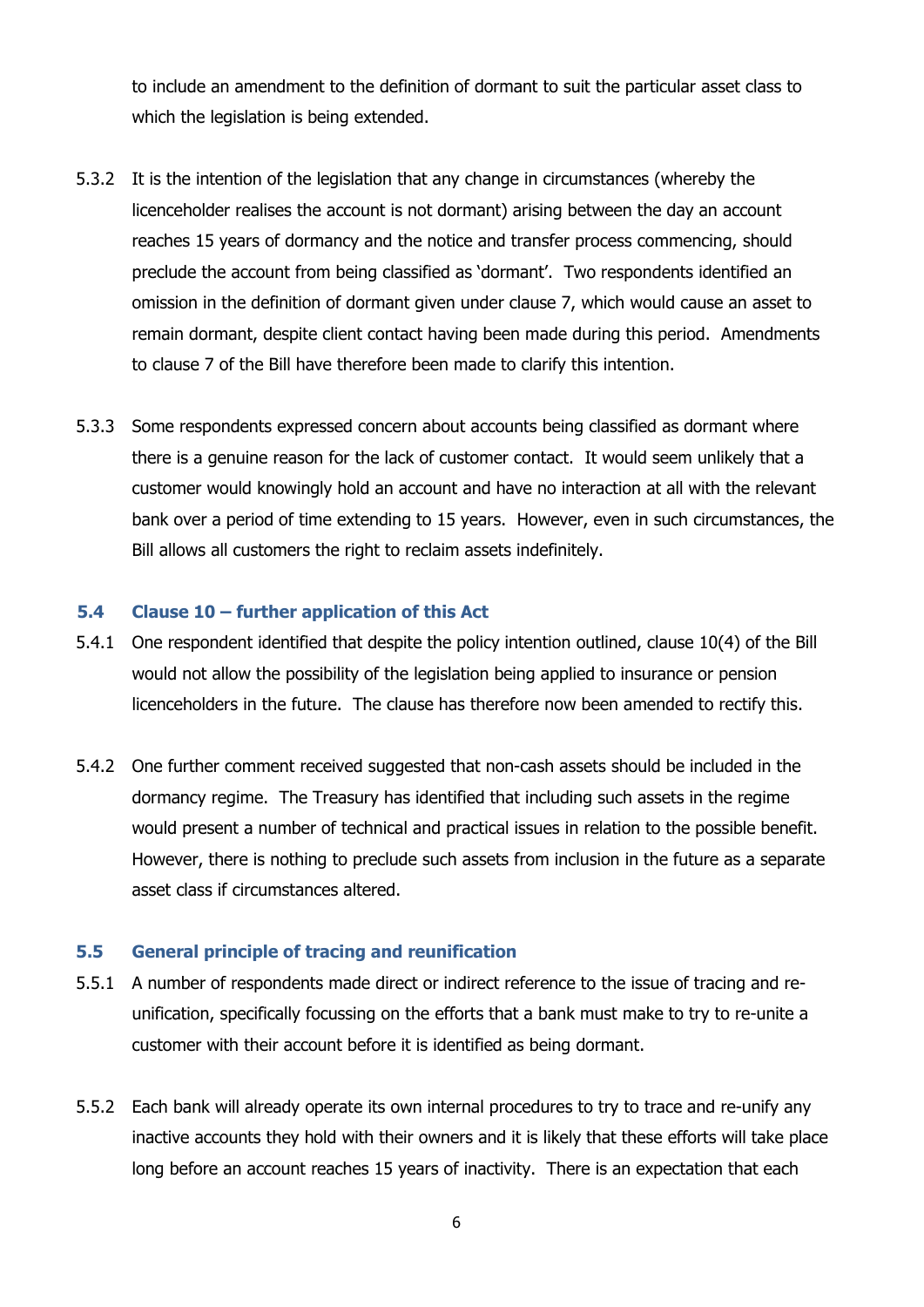bank will continue to follow its normal tracing and re-unification processes when the legislation is introduced.

- 5.5.3 Notwithstanding these previous efforts, the legislation will make it a specific requirement that all banks must send a final customer notification to the last known contact details of customers in an effort to try to re-unite them with their account before they transfer to the Fund. This requirement ensures there is some uniformity in the tracing process where dormant accounts are concerned.
- 5.5.4 One respondent suggested that banks should be required to publish a list of dormant accounts they hold prior to them being notified or transferred to the Fund. Whereas the legislation will not stipulate such requirements which may be of limited additional benefit given data protection restrictions, the Treasury supports and welcomes any efforts a bank wishes to make to trace and re-unify accounts with their owners prior to transfer of the account to the Fund.

#### **5.6 Bona Vacantia**

- 5.6.1 Comment was received in relation to the application of bona vacantia<sup>1</sup> and any relevance to assets that would fall under the Bill.
- 5.6.2 For personal assets to be considered "ownerless" and fall within the bona vacantia regime the owner must have died intestate (without a will) and without known kin. Across the Isle of Man such assets are vested with the Treasury in trust for the Crown. Bona vacantia property differs from any assets classed as dormant under this Bill as it has been established that there is no recognised legal living 'owner'.
- 5.6.3 Assets classified as bona vacantia will not transfer from a bank to the Fund and will continue to be transferred to the Treasury according to a bank's existing procedures for identifying any such property.

# **Summary of the Treasury's response**

Amendments to the draft Bill as follows: -

 Clause 7 has been amended to ensure that any situation that arises between an account becoming 15 years dormant and a notification being made to the Fund under clause 15(1), whereby the licenceholder realises the account is not

 $\overline{a}$ 1 Goods without an apparent owner, such as treasure trove or the estate of a person dying intestate and without heirs, to which the Crown may have right.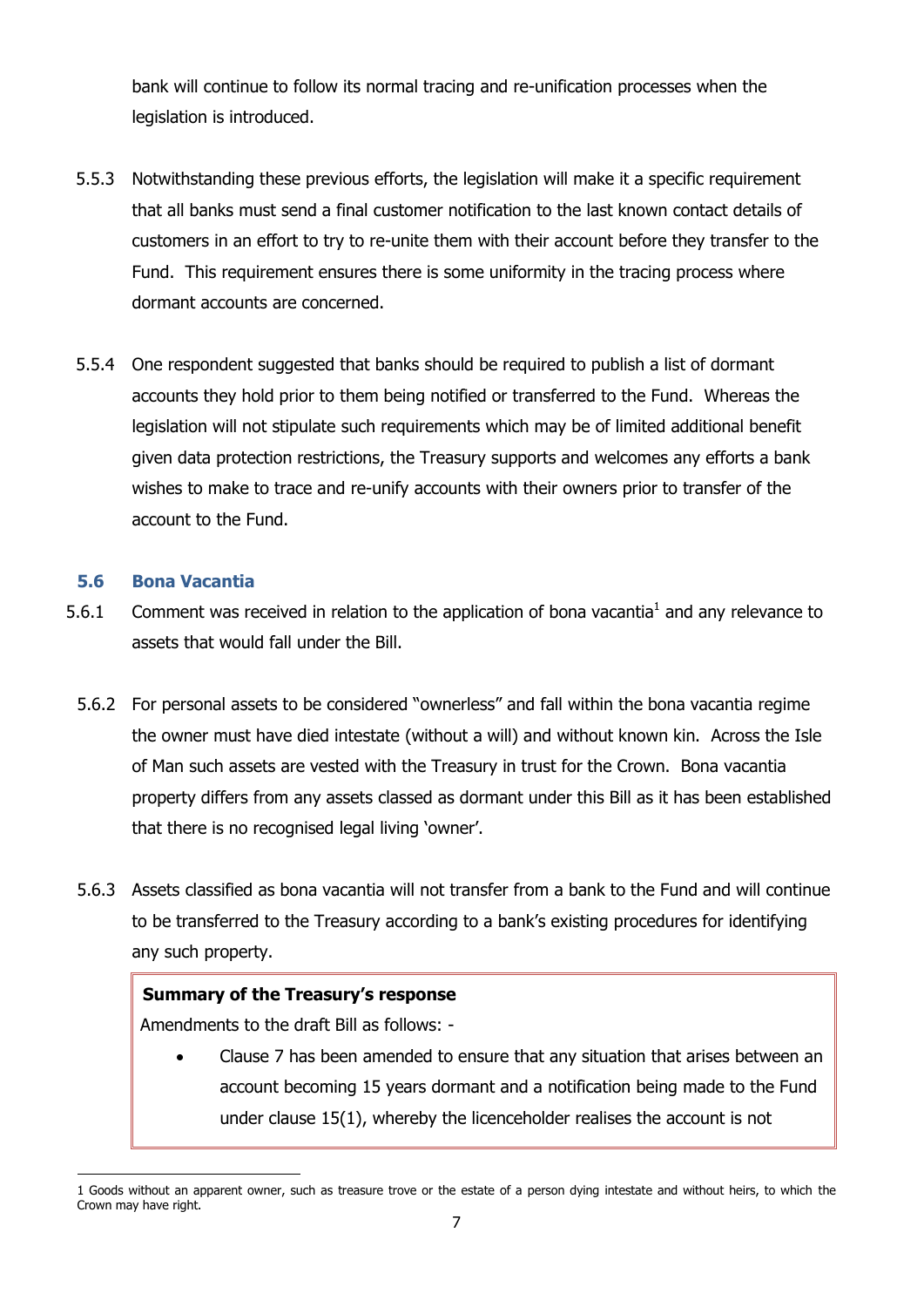dormant, will preclude the account from being classified as 'dormant' under the legislation.

• Clause 10(4) has been amended to provide for holders of insurance or pensions licences in the Island.

Clarification of the following terms to be included in Guidance Notes to the legislation: -

- 'account'
- 'dormant'
- 'asset holder'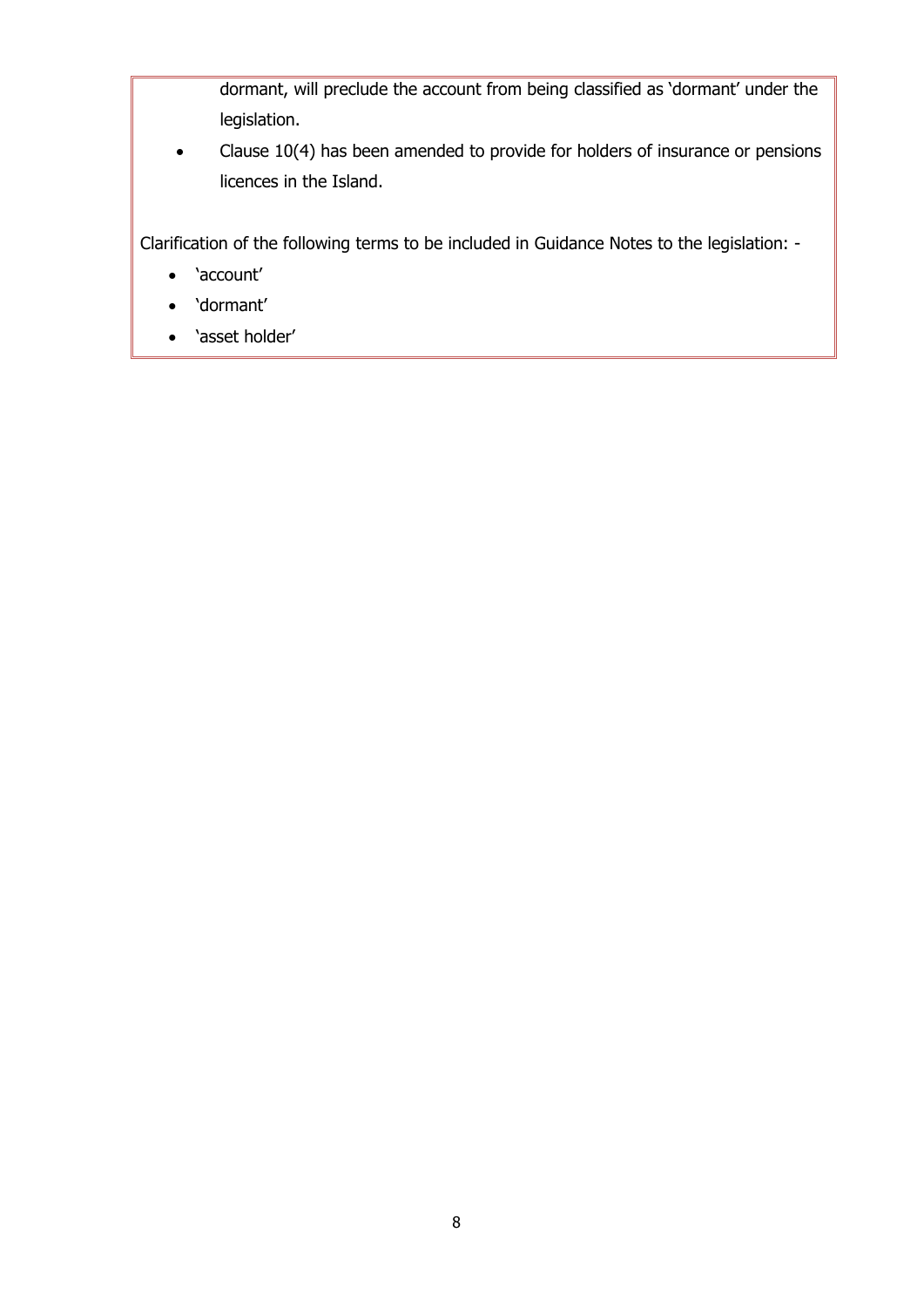#### <span id="page-9-0"></span>**Summary**

- Part 2 of the draft Bill establishes the Dormant Assets Fund.
- 14 respondents made comments in relation to Part 2 of the draft Bill, and those consenting to publication are outlined in full within Appendix A.
- Most of the responses received were supportive of Part 2 of the draft Bill.

#### **6.1 General operation of the Fund**

- 6.1.1 A number of respondents referred to the Treasury's duties and responsibilities under the draft Bill. Overall, these responses indicated that some further clarification of the interaction between the various bodies involved in the process created by the legislation would be helpful. In response to this, a detailed structural chart is now provided at table 1.
- 6.1.2 A number of respondents also raised questions about how costs associated with the operation of the Fund would impact customers. In summary, a customer has a right to reclaim from the Fund exactly the same amount of money that was transferred from the bank to the Fund in respect of their dormant bank account. That amount will not be subject to any deductions in respect of costs incurred by the Treasury in administering the Fund.
- 6.1.3 Whilst many respondents supported the proposal that the Treasury, subject to the approval of Tynwald, should be responsible for the appointment of the distribution organisation; some respondents felt that any arrangements in respect of distribution should be distinct from any 'Government agency, ministry or organisation'.
- 6.1.4 The Bill has been developed to ensure that the Treasury's role is limited to facilitating the collection of dormant assets from banks; ensuring that enough money is retained in the Fund to meet future repayment claims and costs and; to making available any surplus money for distribution. Because Government does not stand to gain financially from the money collected in the Fund, there will be no conflicting pressure on the Treasury in how it performs and prioritises these functions.
- 6.1.5 The Treasury will initially identify a suitable external organisation that may be considered to fulfil the role of distribution organisation. However, the final decisions relating to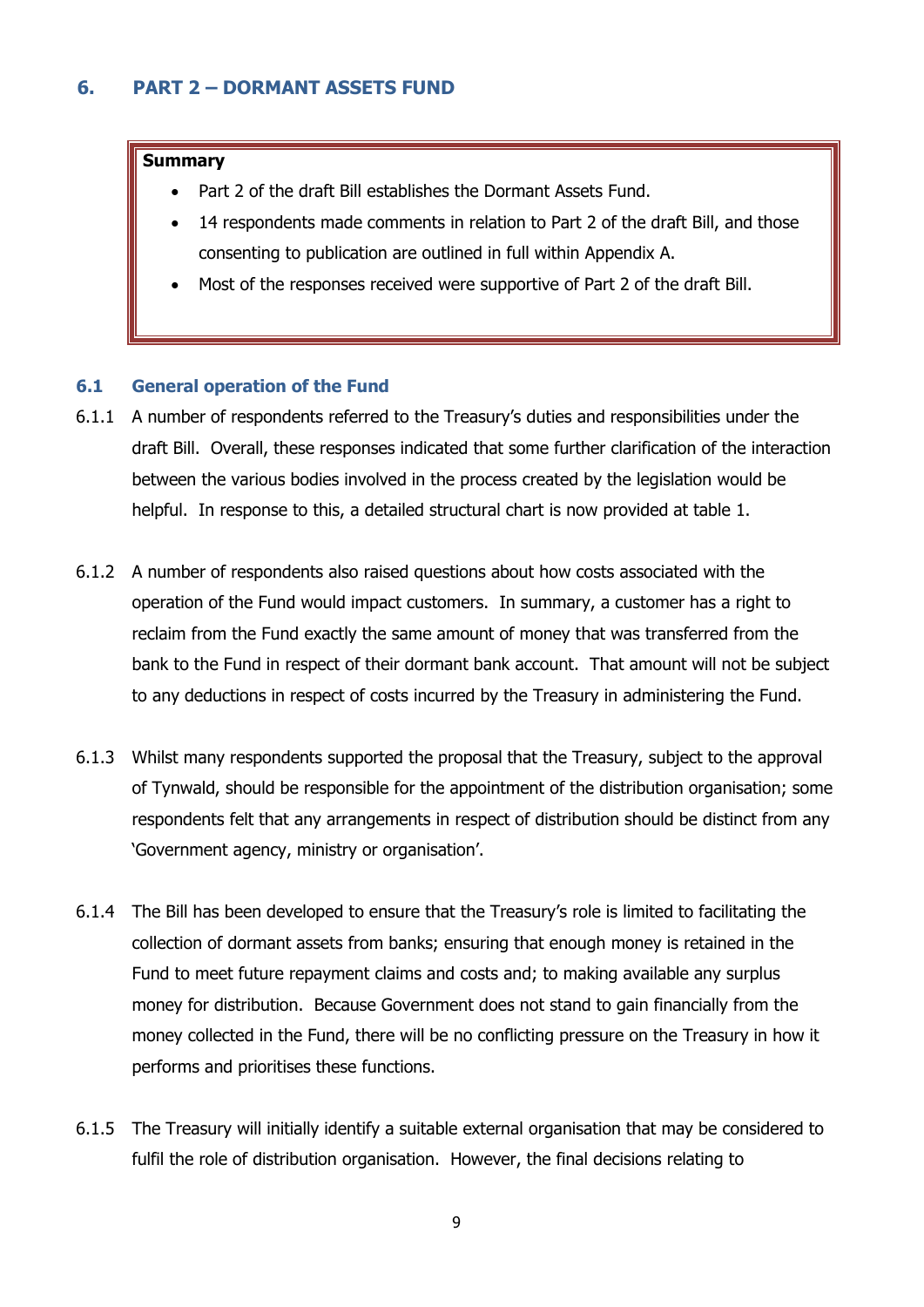appointment and the types of charitable purposes that may receive distribution funding, will be subject to Tynwald approval.

6.1.6 This will provide a clear distinction between the collection of assets and their eventual distribution. The distribution organisation will also be required to produce an annual report to be laid before Tynwald each year clearly identifying where funds have been deployed.

# **Summary of Treasury's response**

• The Treasury does not believe any material issues have been identified in respect of Part 2 of the Bill.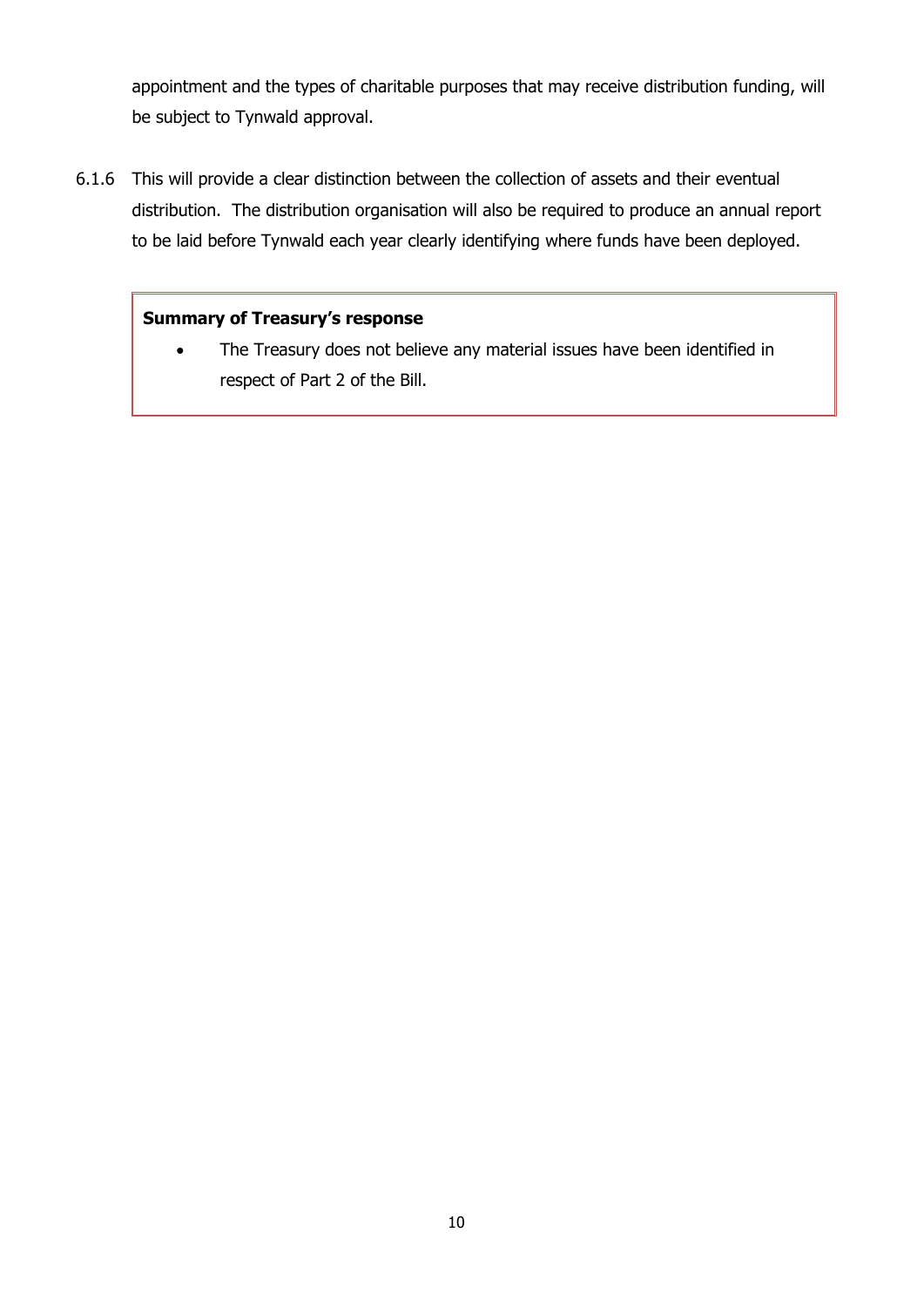#### **Table 1- Dormant Assets Process & Responsibilities Chart**

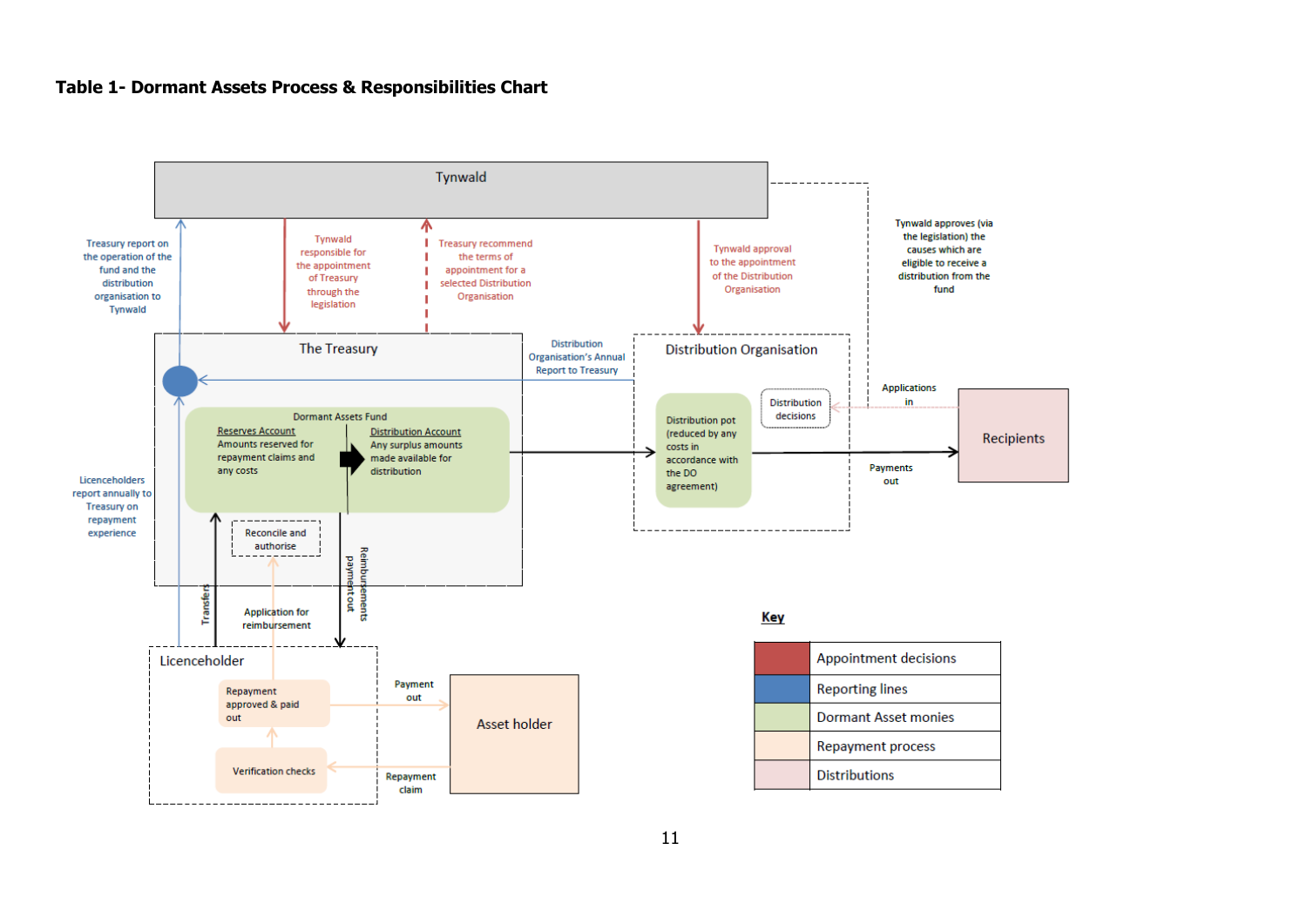# <span id="page-12-0"></span>**7. PART 3 – NOTICES AND TRANSFERS**

#### **Summary**

- Part 3 of the draft Bill provides the mechanism for transferring dormant assets to the Fund.
- 13 respondents made comments in relation to Part 3 of the draft Bill and where permissible the responses are outlined in full in Appendix A.
- There was general support by respondents and no material changes are proposed.
- Some of the responses received in relation to Part 3 were more closely aligned to the clauses that deal with repayment under Part 4 and have been considered within that section of this response document.

# **7.1 Foreign Currency Accounts**

- 7.1.1 Some respondents asked for further clarity over the treatment of foreign currency dormant accounts, including customers' right to reclaim in respect of such accounts and the technical basis for the conversion of such accounts to the Fund Currency.
- 7.1.2 In the case of foreign currency accounts, balances will be converted to the Manx pound by a bank prior to transfer to the Fund and a customer will be entitled to reclaim the exact amount transferred into the Fund in the same denomination.
- 7.1.3 Following further discussions with Jersey about the technical basis for converting such accounts, amendments to clause 17 of the Bill have been required to ensure the planned consistency in approach is achieved
- 7.1.4 Under clause 17(1) foreign currency accounts will be converted to the Fund Currency by a bank within two days of the transfer taking place. The restriction on the timing of the conversion is necessary to ensure that any customer that comes forward to claim their account after it has fallen dormant but before it is transferred to the Fund, will not be effected by the conversion mechanism.
- 7.1.5 The basis for the rate of conversion under clause 17(2) shall provide that an account will be converted in accordance with the Terms & Conditions of each individual bank for that particular account. It is not practical for the Treasury to legislate outside of these "prevailing exchange rates" and each bank will be required to make reference to their own terms and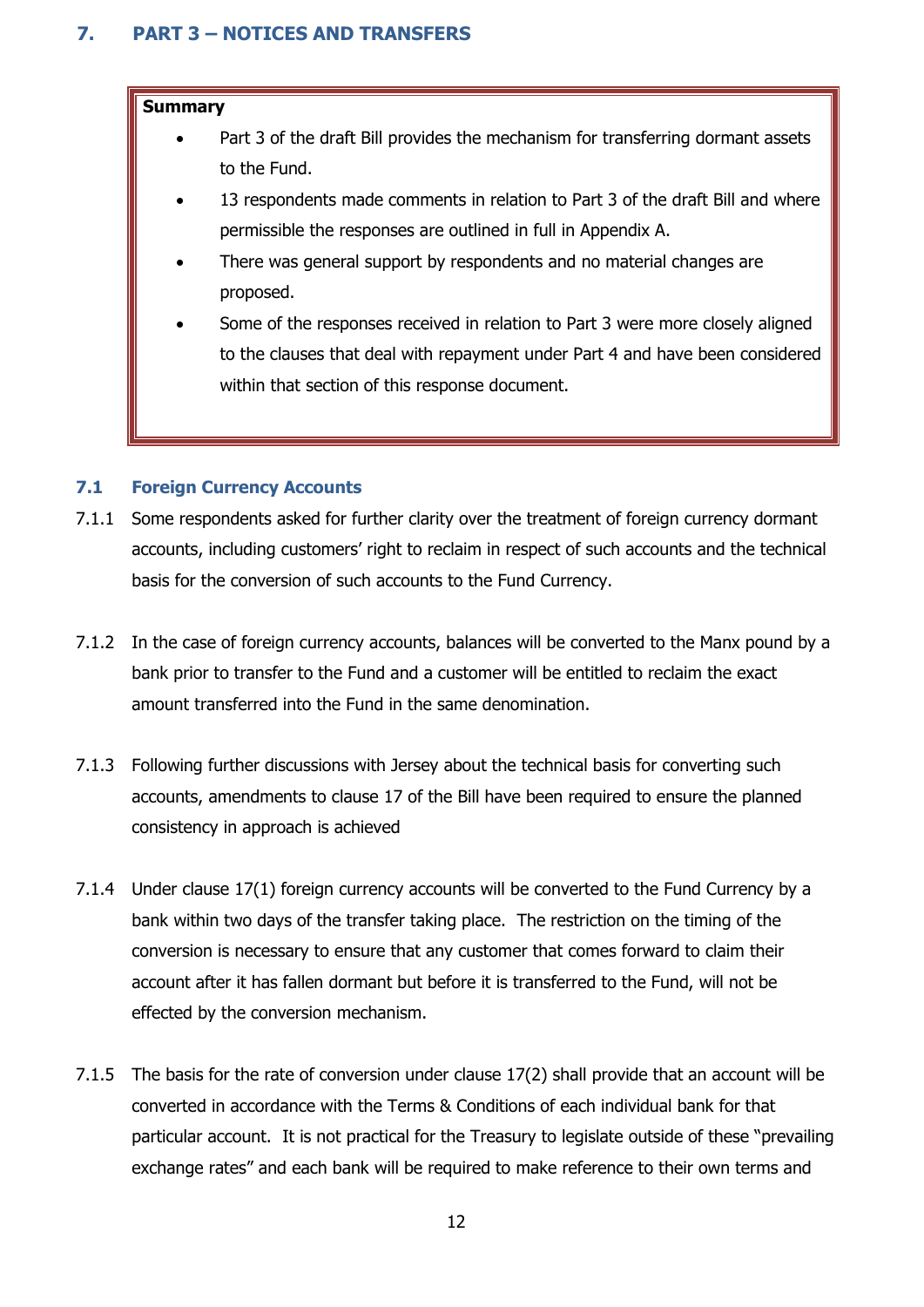conditions when converting the dormant funds into Sterling. Amendments to clause 17(2) have be made accordingly.

# **7.2 Application of interest**

- 7.2.1 A number of respondents referred to the matter of the non-accrual of interest on accounts that have transferred to the Fund, with some suggesting that interest should continue to accrue. The position set out in the Bill replicates that provided under existing Jersey Law and is also expected to be a feature of proposed Guernsey law.
- 7.2.2 Not applying interest whilst accounts are held in the Fund is offset by the none-deduction of any otherwise applicable fees or costs associated with an account's maintenance (in accordance with its Terms and Conditions). This approach also minimises the administrative burden that would otherwise arise if interest accrual and cost deductions had to be individually calculated on subsequent repayment claims.

# **Summary of Treasury's response**

- Clause 17(2) which deals with foreign currency accounts has been amended to provide a consistent conversion basis to that applied under the Jersey Law. Guidance Notes shall provide further clarity on the conversion basis.
- Otherwise, the Treasury does not believe any material issues necessitating change have been identified in respect of Part 3.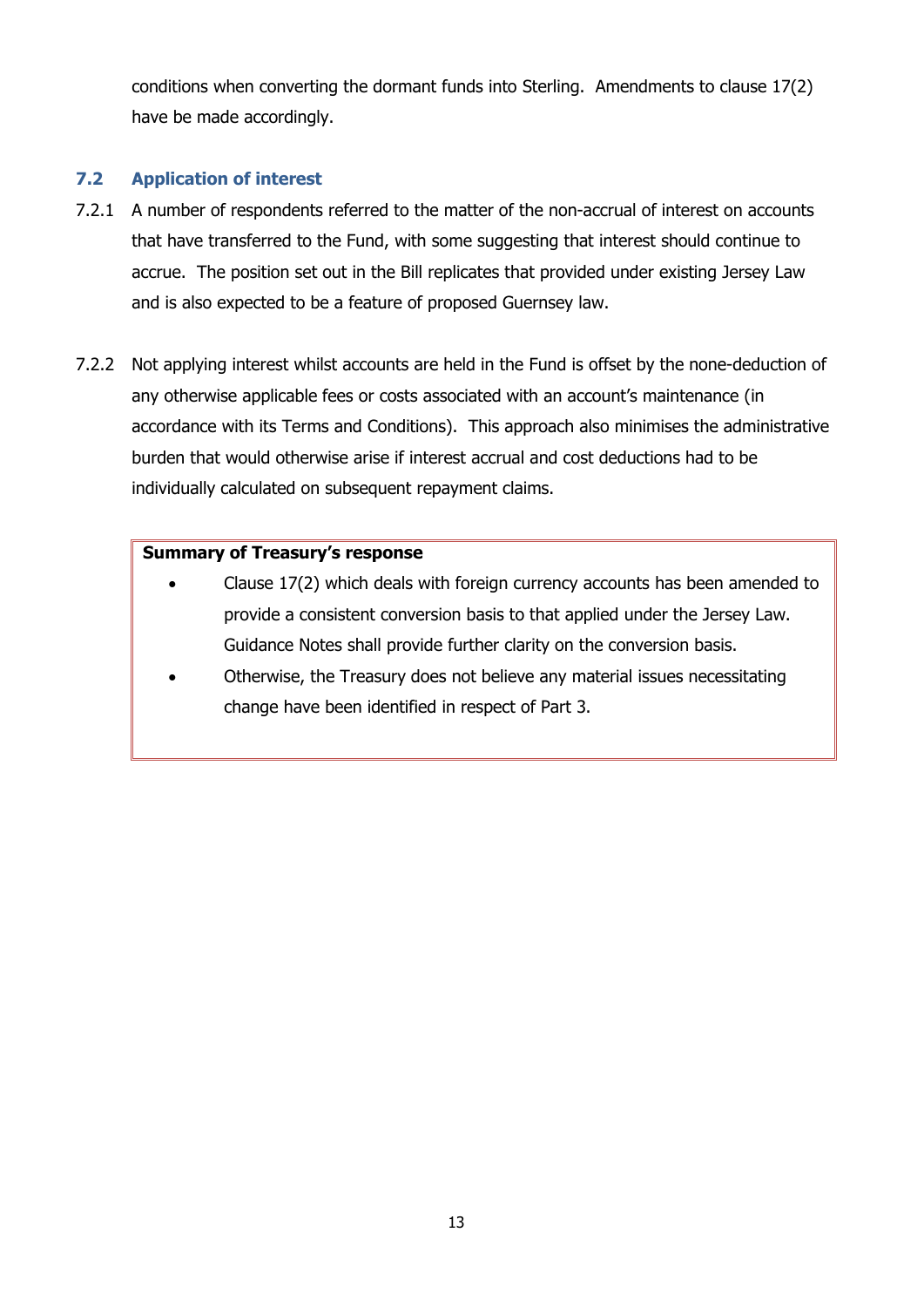#### <span id="page-14-0"></span>**Summary**

- Part 4 provides arrangements in relation to transferred assets and establishes the method for repayment claims.
- 15 respondents made comments in relation this Part and, where permissible, these are published in full within Appendix A.
- Comments received were generally supportive and no changes are considered necessary.

#### **8.1 Verifying claims**

- 8.1.1 Under the proposed legislation a customer will retain a right to reclaim their asset indefinitely from the Fund and where a repayment claim arises, the legislation requires that it must be processed subject to the same verification checks that would ordinarily apply to a bank account withdrawal application. Sufficient customer records must be maintained throughout the duration of the dormant asset therefore to fulfil these legal obligations. From a data protection perspective, the repayment obligations provide a basis for maintaining relevant customer records for the duration of the dormant asset.
- 8.1.2 A bank may of course retain customer records for dormant accounts over and above the period required under the Bill subject to its own record retention arrangements arising out of its contractual relationship with the customer.
- 8.1.3 Some comments were received regarding the costs a bank may incur when dealing with complicated repayment claims, for example, where heirs or beneficiaries come forward to claim a dormant asset. The Treasury believes this is a matter for each bank to resolve and does not intend to legislate to allow for the additional recovery of costs from the Fund.

#### **8.2 Repayment Sequence**

- 8.2.1 Clause 19 of the Bill deals with the repayment sequence and some respondents sought further clarity regarding that process.
- 8.2.2 In almost all cases a dormant account customer will use exactly the same channel to recover their lost account as an active customer of a bank. A customer is required to directly approach their bank, or in the case the bank no longer exists, their bank's successor or appointed agent.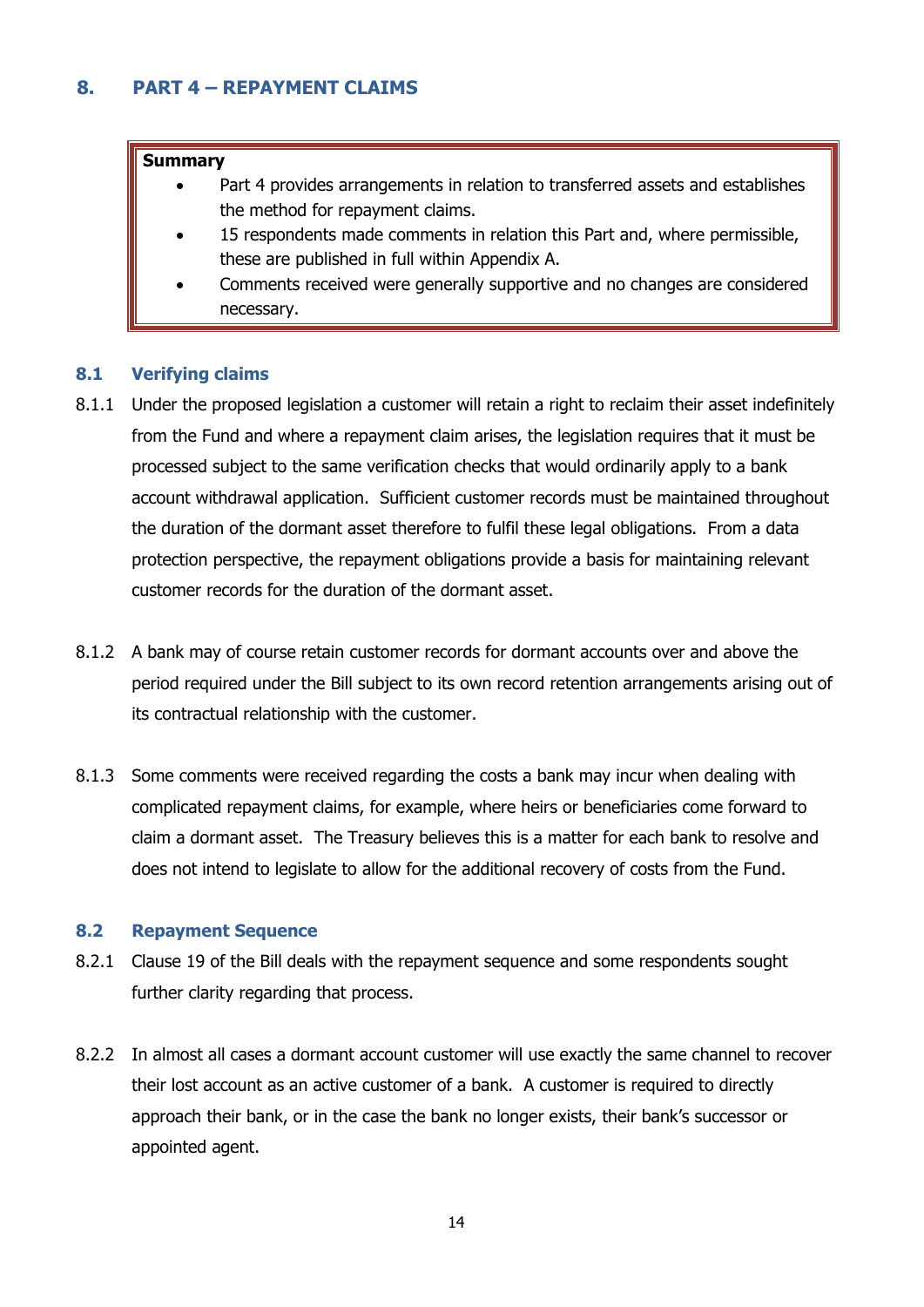- 8.2.3 On receipt of appropriate proof, the repayment sequence will see the bank pay out the amount to the customer that is owed and then seek reimbursement of that amount from the Fund. Banks may request reimbursement of a repayment claim paid out on a quarterly basis if required.
- 8.2.4 The Treasury will have no direct contact with customers who make repayment claims in all but very exceptional circumstances. For example, where practical difficulties are encountered when a bank or successor / agent is required to pay out a large claim and then is required to wait up to 3 months before seeking reimbursement from the Fund. Some flexibility is therefore provided to enable a bank, it's successor or agent, to submit a claim to the Treasury (subject to all of the necessary verification checks having been undertaken), for a repayment amount to be paid either directly to a customer or to them as intermediary, for onward payment to a customer. It is expected that this flexible provision would only be utilised in very exceptional circumstances and will be subject to the Treasury's discretion.
- 8.2.5 The Treasury may also repay customer claims directly should a bank have closed in the Island and the prescribed period in which they are required to appoint a successor to act on their behalf having elapsed. Such cases are expected to occur very rarely if at all, and in normal circumstances the Treasury will have no direct contact with any dormant asset customers and will not be advised of individual customer identities.

#### **Summary of Treasury's response**

 The Treasury does not believe any material issues have been identified that require amendment of the Bill.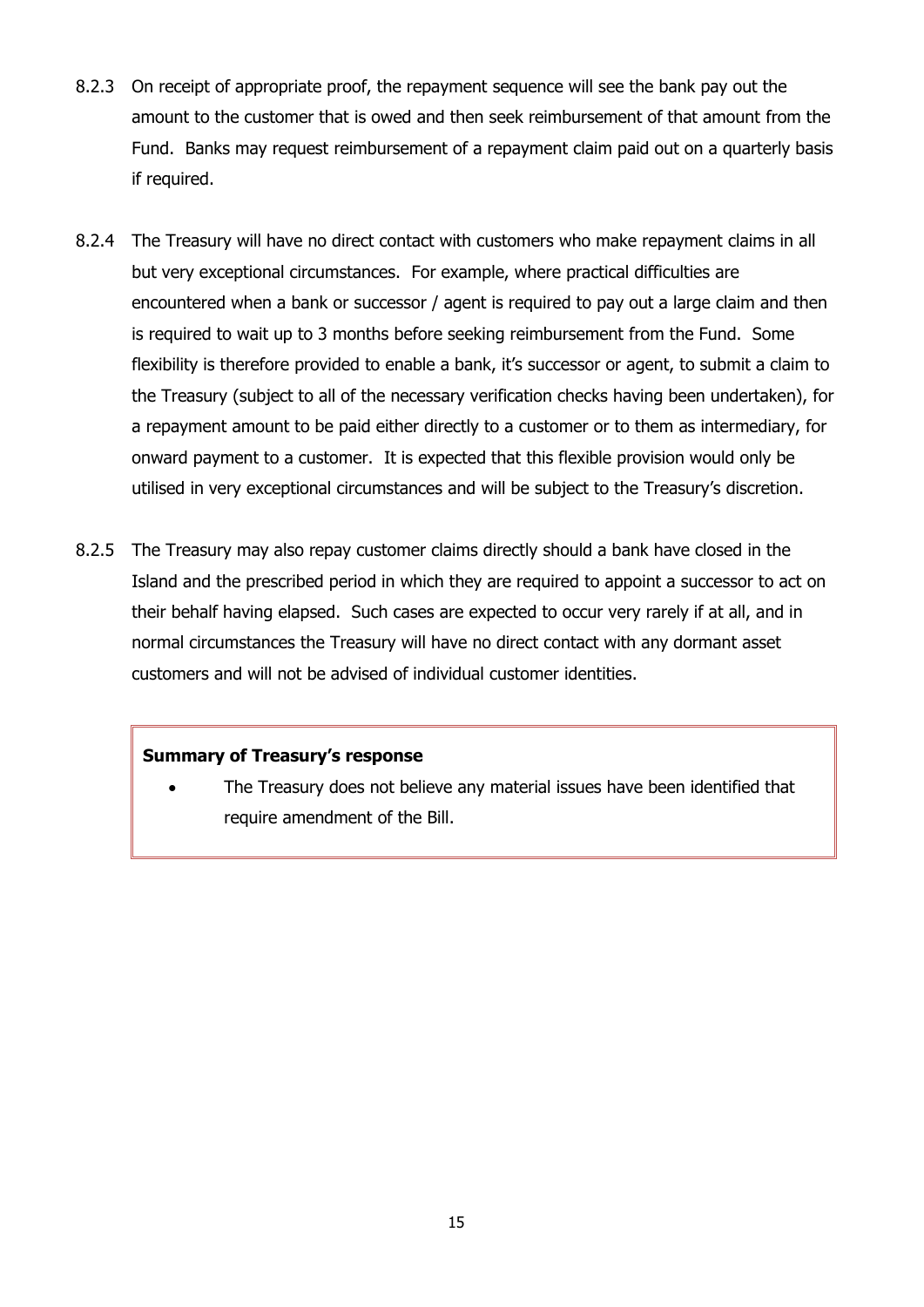#### <span id="page-16-0"></span>**Summary**

- Part 5 deals with distribution of money from the Fund for specified purposes.
- 15 respondents made comments in relation to Part 5 and these are published in full in Appendix A where permissible.
- Feedback received was generally supportive with 6 respondents making specific comments about the range of charitable purposes listed in clause 25(7) that would be eligible to receive a distribution.

# **9.1 The distribution organisation**

- 9.1.1 A number of comments were received in respect of limiting the types of organisations eligible to become a distribution organisation. For example, it was suggested that the distribution organisation should be a registered charity itself. The Treasury believes that it is important not to limit the options available and that other organisations can offer the same services with no loss of overall governance.
- 9.1.2 The agreement between the Treasury and the Distribution Organisation will be subject to the approval of Tynwald and therefore fully transparent. That agreement will include the terms on which the organisation shall fulfil its duties including, for example, details of any administrative costs that organisation may draw from the funds passed on in relation to the fulfilment of its duties. An annual report will also be required to be laid before Tynwald.

# **9.2 The distribution criteria**

- 9.2.1 Clause 25(7) of the draft Bill specifies the causes to which a distribution from the Fund may be made (through the appointed distribution organisation). Six respondents provided feedback on the charitable purposes listed, proposing a range of alternative options. There was some indication in the feedback that the distribution criteria were being slightly misunderstood. In response, further clarification is now provided as follows:-
	- Recipients of distributions from the Fund will not be limited to registered charities only. Any organisation carrying out one of the charitable purposes listed in clause 25(7)(a) to (d), will be eligible to receive funding.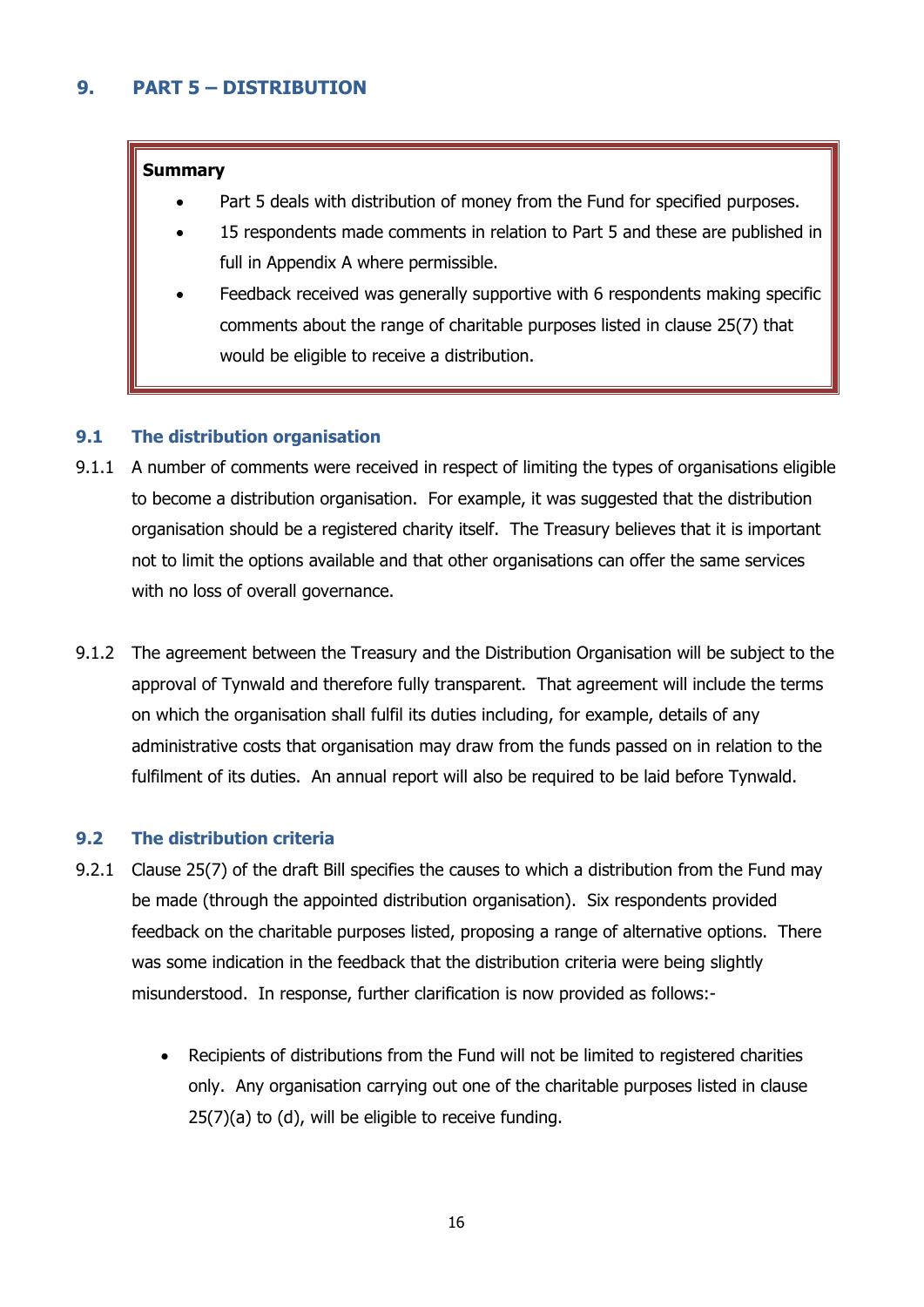- The charitable purposes listed are those that are likely to be of greatest benefit to the general population of the Island, and are similar to the distribution scope of both the UK and Jersey laws.
- At present, the advancement of amateur sport in the Island is not an eligible criteria as sport (in any form), is not classified as a charitable purpose under existing Manx legislation. However, this may be subject to amendment through the Charites Registration and Regulation Bill 2018. That Bill is expected to enter the Branches of Tynwald shortly and enactment could lead to activities relating to the advancement of amateur sport in the Island being included in an extended definition under this section.
- The definition of charitable purposes does not extend to individual needs.
- The list of charitable purposes listed in (a) to (d) is not exhaustive. Clause  $25(7)(e)$ provides that *any* registered charity in the Island may apply for funding for *any* charitable purpose.
- 9.2.2 A small number of respondents proposed that funding should be made available for alternative causes to those listed in the Bill. These included supplementing existing Government spending and supporting the operational expenses/overheads of registered charities in the Island. The Treasury notes these proposals, but the principle underlying the Bill is to ensure that funds are ultimately distributed without direct Government intervention and for general public benefit. To that end, it is felt that the existing distribution criteria proposed will most effectively achieve those aims.

# **Summary of Treasury's response**

- Further clarification has been provided regarding the distribution criteria.
- The Treasury notes the additional suggestions made, but believes the current criteria contained within the Bill are satisfactory and does not propose to make any amendments.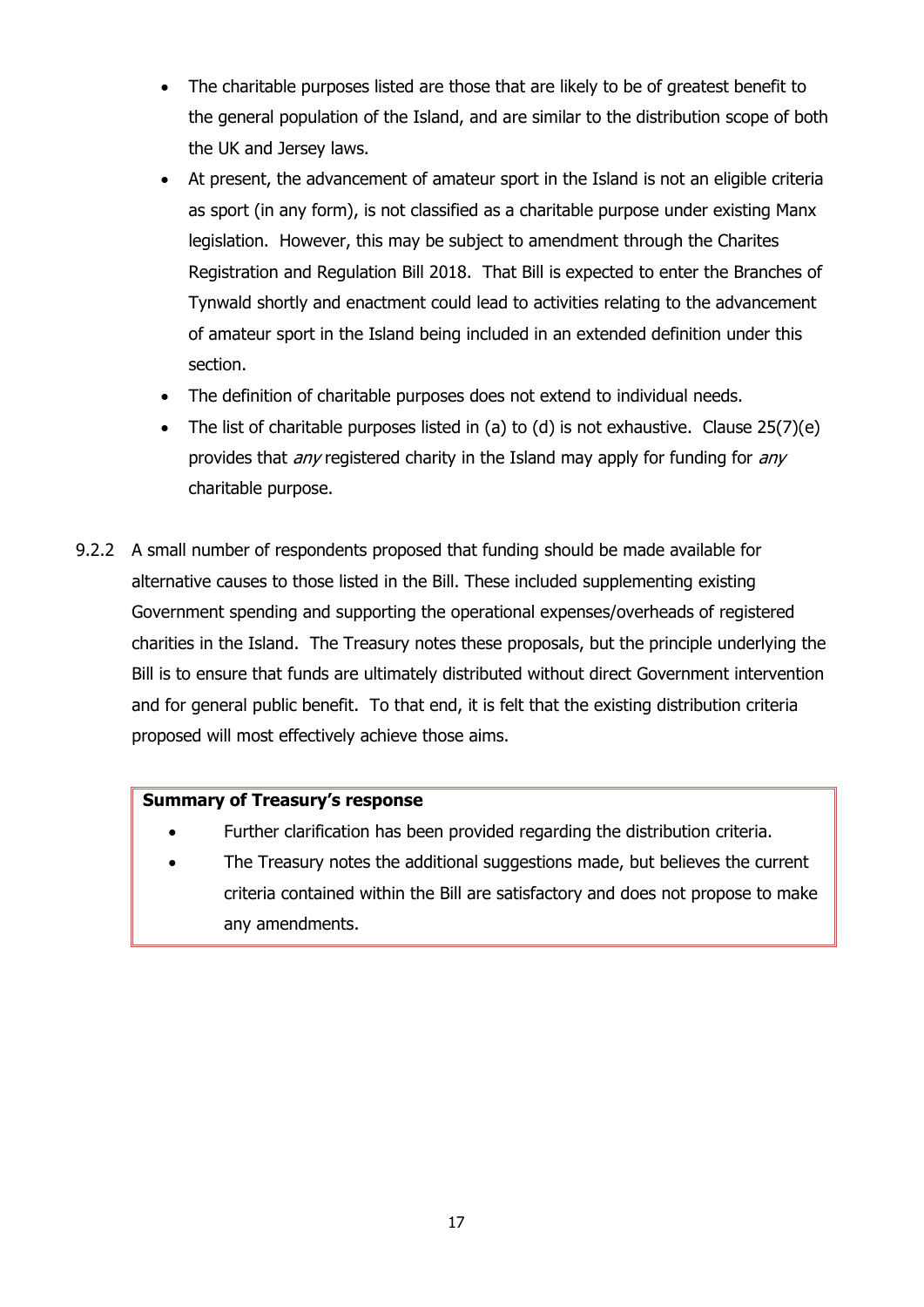#### <span id="page-18-0"></span>**Summary**

- Part 6 of the Bill provides arrangements for when a licenceholder is in default.
- 14 respondents made specific comments and these are published in Appendix A where permissible.
- Comments received were generally supportive although there was some indication that the process in the case of default by a licenceholder required further clarity.

# **10.1 Steps that will be taken in the case of default by a licenceholder**

- 10.1.1 A number of respondents sought clarity of the process that will take place if a bank is to cease to operate in the Island. In these circumstances a bank will be required to put in place a successor or "agent" which will take on their repayment responsibilities under the legislation for a minimum period of 6 years (in accordance with clause 24 and 29(2) of the draft Bill). That successor may be a third party, such as a licensed corporate service provider or another group company. If the bank was a branch of an overseas bank, the agent may also be another branch of that group or the head office. It may also be a liquidator.
- 10.1.2 Through Clause 29, the Treasury may amend the duration of the successor's role to align it to the duration of their responsibilities in respect of the defaulting bank's active book of residual business. This may also include the extension of the relating duties to a liquidator of a bank.
- 10.1.3 In the event that the successor period ends and funds are still held, relevant customer records will pass to the Treasury. In such circumstances, customers retain the right to reclaim their asset indefinitely directly from the Treasury. Such circumstances and repayment claims would be extremely unlikely, but arrangements are included to ensure that the ultimate right to reclaim is preserved.

# **Summary of Treasury's response**

<span id="page-18-1"></span> Further clarification has been provided in relation to default arrangements. No material issues were raised which require amendment to the Bill.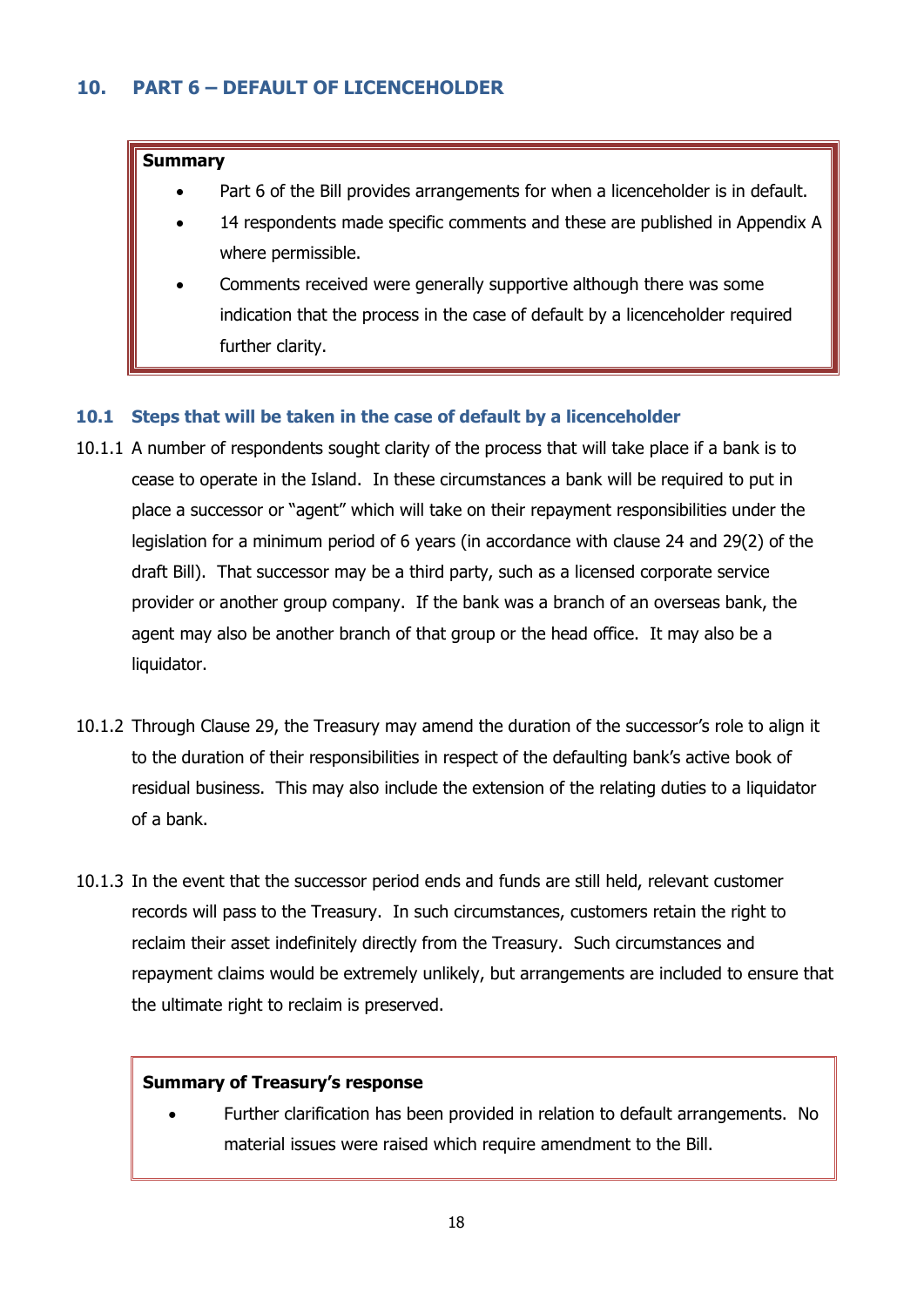# **11. PART 7 – TRANSITIONAL ARRANGEMENTS AND ASSETS DORMANT AT COMMENCEMENT**

#### **Summary of Feedback**

- Part 7 of the Bill provides transitional arrangements in respect of the application of the legislation and details the method for the transfer of 'historic' dormant assets to the Fund.
- 10 respondents made comments which are published in full at Appendix A where permissible.

# **11.1 Transitional arrangements**

- 11.1.1 The Treasury has revisited the transitional arrangements under clause 31. The Bill was intended to provide that, where a bank has no means of identifying accounts which have fallen dormant according to the definition provided in the legislation, a period of up to 5 years is provided to take whatever steps necessary to ensure this can be achieved. However, it was identified that the existing Bill would only permit banks that have no dormancy classification system in place at all to make use of transitional arrangements. This would inadvertently exclude any bank that has in place a system for classifying dormant accounts, but which does not coincide with the prescribed 15 year period.
- 11.1.2 An amendment to this clause has therefore be made to rectify this.

# **11.2 Assets Dormant at Commencement**

- 11.2.1 The Treasury has worked closely with counterparts in Jersey, and latterly Guernsey, when developing the Bill to ensure there is consistency between the Isle of Man regime and the regime already in place in Jersey and soon to be promoted in Guernsey. However at the time of drafting, Jersey's arrangements in relation to the transfer of assets dormant at commencement were largely untested.
- 11.2.2 Following further discussions with Jersey, minor technical amendments to clause 33 and 34 of the Bill have been made to ensure the planned consistency in approach is achieved. The changes made comprise of -
	- Adding additional flexibility to the period in which customer notifications must be sent under clause 34. Originally, the notifications had to be sent within 3 months of an applicable dormant at commencement date, now the requirement is simply that they must be sent at any point before a notice under clause 33(1) is submitted to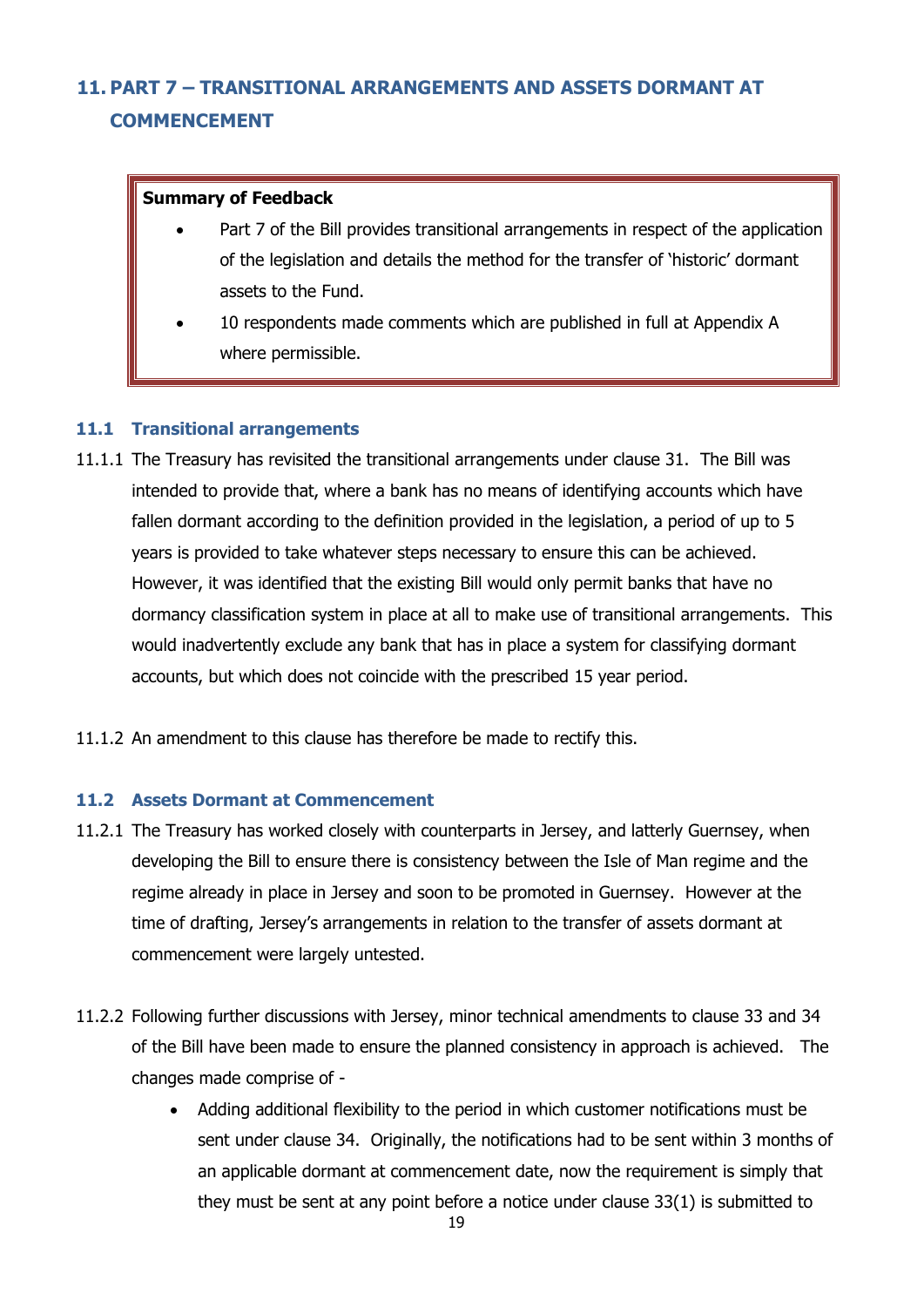the Treasury. This will not affect the principle of notifying customers, but does provide banks with more flexibility on when to send the notifications. It also allows for the management of the associated workload over a longer period of time, which will be particularly relevant if a bank intends to transfer its historic assets to the Fund in several tranches.

 As a consequence of this change, the period between a notice to the Fund under 33(1) being submitted and the transfer of the assets taking place has been reduced from 6 months to 4 months. This will continue to allow a minimum period of three months after a customer notification has been issued, for that customer to respond to reclaim their account.

#### **Summary of Treasury's response**

- Some technical changes have been identified to this Part.
- Clause 31 has been amended to provide that any bank that is unable to identify its dormant assets according to the definition provided in the legislation, may make use of transitional arrangements.
- Clauses 33 to 35 has been amended to align the process for the transfer of assets dormant at commencement to the Fund with that in place in Jersey.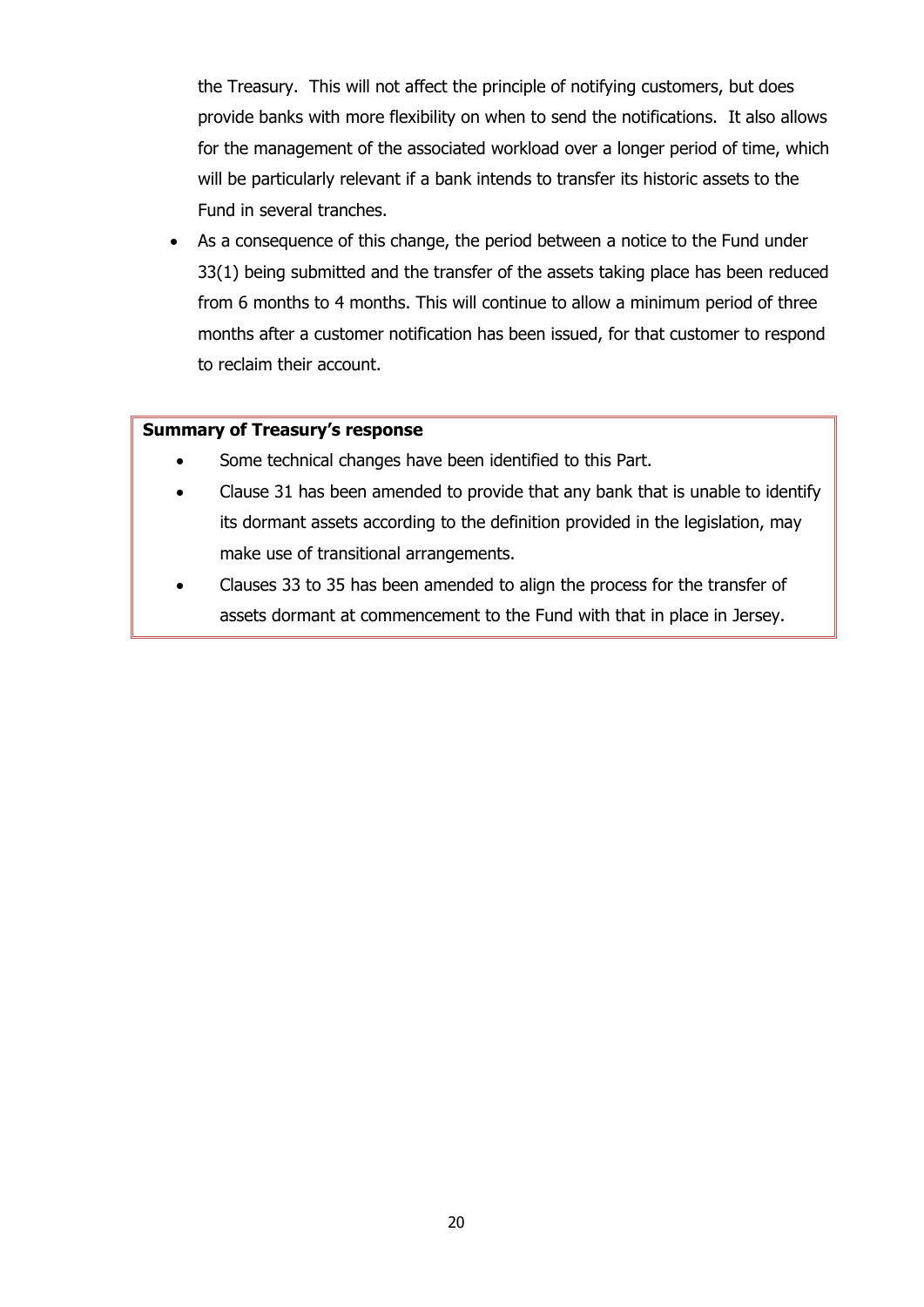# <span id="page-21-0"></span>**12. PART 8 – MISCELLANEOUS**

#### **Summary**

- Part 8 of the draft Bill contains miscellaneous articles, including powers to make Regulations and Orders.
- 15 respondents made comments of which are published in Appendix A where permissible.
- No material issues were identified.

#### **12.1 Disclosure of information**

- 12.1.1 Further guidance was requested as to when the Treasury may utilise its powers under Clause 36. Primarily, this enables the Treasury to obtain customer records from a bank's successor, if the situation arose whereby the Treasury had to take on responsibility for processing repayment claims directly (see 10.1.3).
- 12.1.2 On a day-to-day basis, the Treasury may wish to put in place some governance arrangements to ensure sufficient oversight of the transfer and repayment process is in place. Such arrangements may include auditing repayment claim applications against the amounts paid out by a bank, or ensuring amounts transferred into the Fund reconcile against the final statements of a given customer. It is not expected that any personal customer data will transfer from a bank to the Treasury as part of any governance arrangements established by virtue of these powers.

#### **12.2 Offences in connection with information**

12.2.1 A couple of respondents to both this Part and earlier Parts referred to the offences in connection with information provided in clause 37. The comments received generally indicated that the policing of a banks' compliance with the dormancy regime should be robust and the impact of non-compliance should be greater than that provided for in the Bill. It is the Treasury's view that the offences under the legislation should be proportionate to the overall risk and impact of non-compliance by a bank, and particularly this must be judged against the wider functions of a bank. The Treasury believes the correct balance has been achieved and is consistent with that in other comparable jurisdictions.

#### **Summary of Treasury's response**

No fundamental issues were identified requiring amendment to the Bill.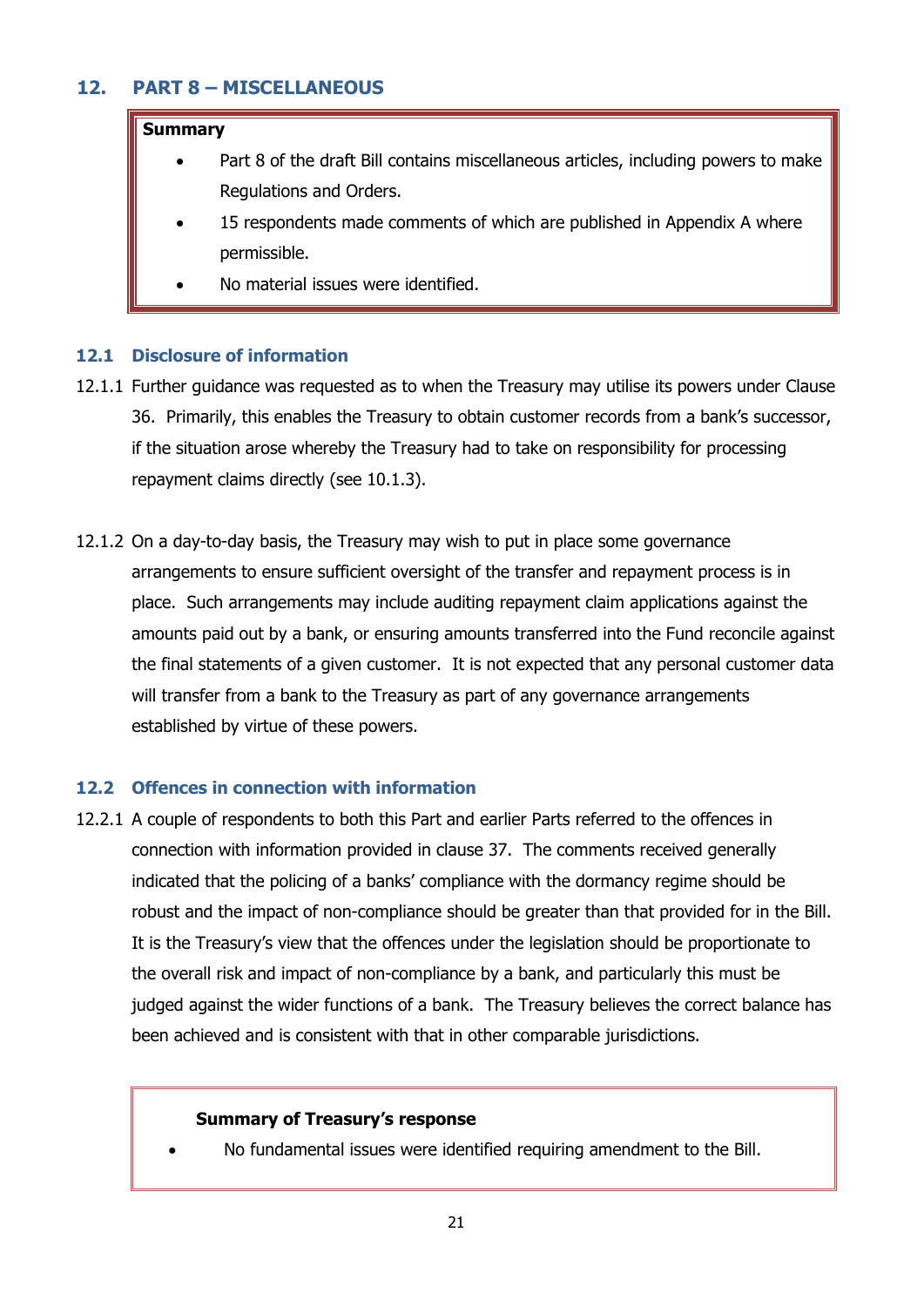# **Appendix A Comments received on each question:**

<span id="page-22-0"></span>

| 1. Do you have any comments regarding Part 1 of the Bill? (Clauses 1 to 10) |                                                                                                                                                                                                                                                                                                                                                                                                                                                                                                                                                                                                                                                                                                                                                                                                                                                                                                                                                                                                                                                                                                                                                                                                                                                                   |
|-----------------------------------------------------------------------------|-------------------------------------------------------------------------------------------------------------------------------------------------------------------------------------------------------------------------------------------------------------------------------------------------------------------------------------------------------------------------------------------------------------------------------------------------------------------------------------------------------------------------------------------------------------------------------------------------------------------------------------------------------------------------------------------------------------------------------------------------------------------------------------------------------------------------------------------------------------------------------------------------------------------------------------------------------------------------------------------------------------------------------------------------------------------------------------------------------------------------------------------------------------------------------------------------------------------------------------------------------------------|
| <b>Response</b><br>from                                                     | <b>Response</b>                                                                                                                                                                                                                                                                                                                                                                                                                                                                                                                                                                                                                                                                                                                                                                                                                                                                                                                                                                                                                                                                                                                                                                                                                                                   |
| K Roosen                                                                    | This appears to be a sensible approach.                                                                                                                                                                                                                                                                                                                                                                                                                                                                                                                                                                                                                                                                                                                                                                                                                                                                                                                                                                                                                                                                                                                                                                                                                           |
| A Allinson,<br><b>MHK</b>                                                   | Transitionary arrangements give those institutions which don't have a register of dormant assets the time to create one.                                                                                                                                                                                                                                                                                                                                                                                                                                                                                                                                                                                                                                                                                                                                                                                                                                                                                                                                                                                                                                                                                                                                          |
| Gambling<br>Supervision<br>Comm.                                            | The definition of 'dormant' in the Dormant Assists Bill 2018 is account inactivity for 15 years. In the online gambling industry,<br>while dormant isn't universally defined, most operators use between 12-14 months of no account activity (deposit, withdrawal,<br>play) to determine an account to be dormant. All operators will include their particular dormant account definition within its<br>terms and conditions the players (asset holders) sign up to. When the terms are met (e.g. 12-24 months of in inactivity has<br>passed), a management or similar fee is charged against the player balance (asset) on a monthly basis. This fee runs until the<br>balance has been reduced to NIL or account activity resumes.<br>Additionally, most online gambling licensees do not tend to have the same longevity as other financial institutions (Banks,<br>Building Societies, etc.) After 5-7 years many operators have either cease trading or relocated to other jurisdictions.<br>The Dormant Assists Bill 2018, with its current definition of 'dormant' is unlikely to impact the Island's gambling sector for the<br>reasons I have outline above. If Treasury were to consider a dormancy period shorter than 15 years or consider different |
| M Patel                                                                     | dormancy periods for different sectors, then this Bill could encompass the online gambling sector.<br>Why limited to banking deposits. We have a well-established Financial Services sector and they equally would have dormant<br>assets applying the same test? Whilst some benefit in giving clarity - do the current rules on Bona Vacantia not provide the<br>same benefits but in theory apply to all sectors and classes of assets? Though the benefit remains with the government ie no<br>obligation to use the funds for a good cause. Would more clarity on Bona Vacantia rules and making its use compulsory be<br>potentially more beneficial?                                                                                                                                                                                                                                                                                                                                                                                                                                                                                                                                                                                                       |
| Financial<br><b>Services</b><br>Authority                                   | In clause 10(4), the definition of licenceholder is limited to a person licensed under the Financial Services Act 2008 or the holder<br>of a licence or permit issued under any of the gambling Acts. If the intention is for the Bill to provide future flexibility to<br>potentially include dormant life insurance policies, the definition should be extended to include a person authorised under<br>Section 8 of the Insurance Act 2008 (and potentially also to foreign insurers to whom the Authority may issue a permit under<br>Section 22 of that Act). Similarly, with regard to the potential inclusion of dormant pensions at a future date, the definition<br>should include Retirement Benefit Schemes, as authorised under Section 3 of the Retirement Benefits Schemes Act 2000.                                                                                                                                                                                                                                                                                                                                                                                                                                                                |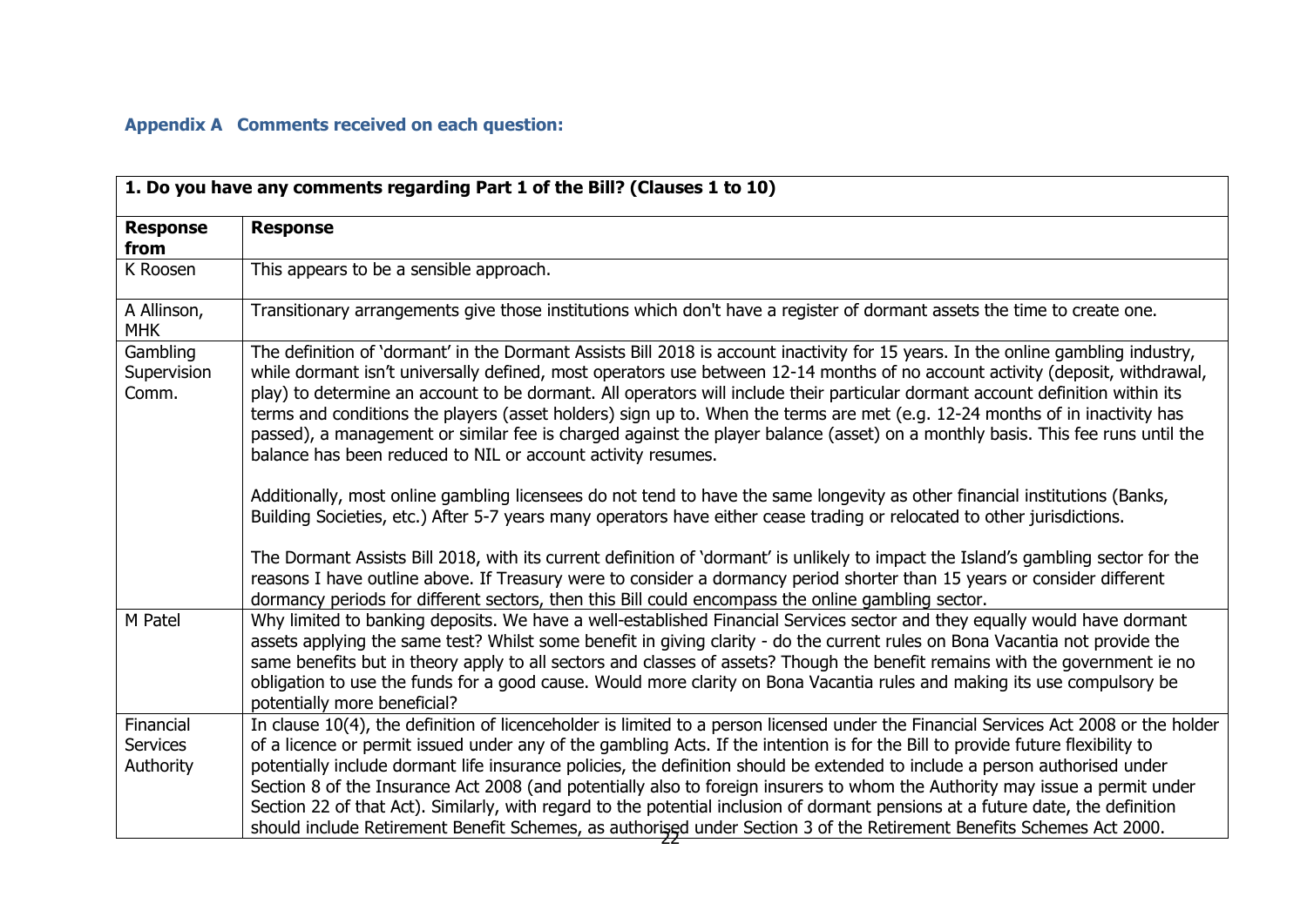|                      | Based on our reading of Section 7 ("Meaning of Dormant") it appears unclear, should contact be (re)established with a<br>customer who has not initiated a transaction for 15 years, as a consequence of the giving of notice of dormant assets as<br>required under Section 15(2), whether that is sufficient for the account concerned to no longer to be regarded as dormant in<br>the absence of any further customer-initiated transaction.                                                                                                                                                                                                                                                                   |
|----------------------|-------------------------------------------------------------------------------------------------------------------------------------------------------------------------------------------------------------------------------------------------------------------------------------------------------------------------------------------------------------------------------------------------------------------------------------------------------------------------------------------------------------------------------------------------------------------------------------------------------------------------------------------------------------------------------------------------------------------|
|                      | Whilst not a specific comment on Part 1 of the Bill, as a general observation the Authority notes that the draft legislation has<br>been developed in consultation with existing banking licenceholders and that, where possible, a common approach has been<br>taken to the development of dormant assets legislation across the Crown Dependencies. To further assist licenceholders in<br>correctly meeting their obligations under a new Dormant Assets Act, it is recommended that Treasury supplement the<br>legislation by issuing a guidance note that could provide practical advice in relation to the various scenarios which might<br>emerge during the lifecycle of the new dormant account process. |
| ANON-DHB8-<br>8X3F-F | Given the declared aim of the bill, I wonder at the use of "only" in $3(1)(a)$ . It would appear to be unnecessary?                                                                                                                                                                                                                                                                                                                                                                                                                                                                                                                                                                                               |
| ANON-DHB8-<br>8X3H-H | I fully support this without equivocation.                                                                                                                                                                                                                                                                                                                                                                                                                                                                                                                                                                                                                                                                        |
| ANON-DHB8-<br>8X3K-M | Minimum requirements regarding due diligence by the licensed banks to locate the ultimate beneficiaries of the dormant assets<br>must be included in the bill. Given the large number of international account holders, this could involve significant cost. In order<br>to not penalize the banks involved, the recipient fund should be made to bear the cost of such due diligence.                                                                                                                                                                                                                                                                                                                            |
| ANON-DHB8-<br>8X3W-Z | It sounds straight forward and reasonable.                                                                                                                                                                                                                                                                                                                                                                                                                                                                                                                                                                                                                                                                        |
| ANON-DHB8-<br>8X3V-Y | There doesn't appear to be any effort required to find out if the person is deceased and the bank looking for any beneficiaries.<br>It worries me that the account could be put aside as someone's pension pot, or a parent set up the account for their child<br>before stringent opening rules applied and therefore they may just be filing letters away not thinking they need to do anything.<br>For each 'withdrawal' the bank's normal compliance rules will need to be applied regarding source of funds and if the account is<br>very old, may not have had this done on opening the account, so are the rules more lenient for this than when it's a person<br>receiving their own funds?               |
| ANON-DHB8-<br>8XGX-N | Seems OK.                                                                                                                                                                                                                                                                                                                                                                                                                                                                                                                                                                                                                                                                                                         |
| ANON-DHB8-<br>8XG1-E | Seems very comprehensive.<br>Needs to be 'balanced ' between benefit to recipient, and accessibility to funds from possible claimant                                                                                                                                                                                                                                                                                                                                                                                                                                                                                                                                                                              |
| ANON-DHB8-<br>8XGT-H | None.                                                                                                                                                                                                                                                                                                                                                                                                                                                                                                                                                                                                                                                                                                             |
| ANON-DHB8-<br>8X5T-Y | Unless an equitable mechanism can be guaranteed for all banks and account holders, it should be mandatory that all Island<br>banks be included in the dormancy regime at the outset.                                                                                                                                                                                                                                                                                                                                                                                                                                                                                                                              |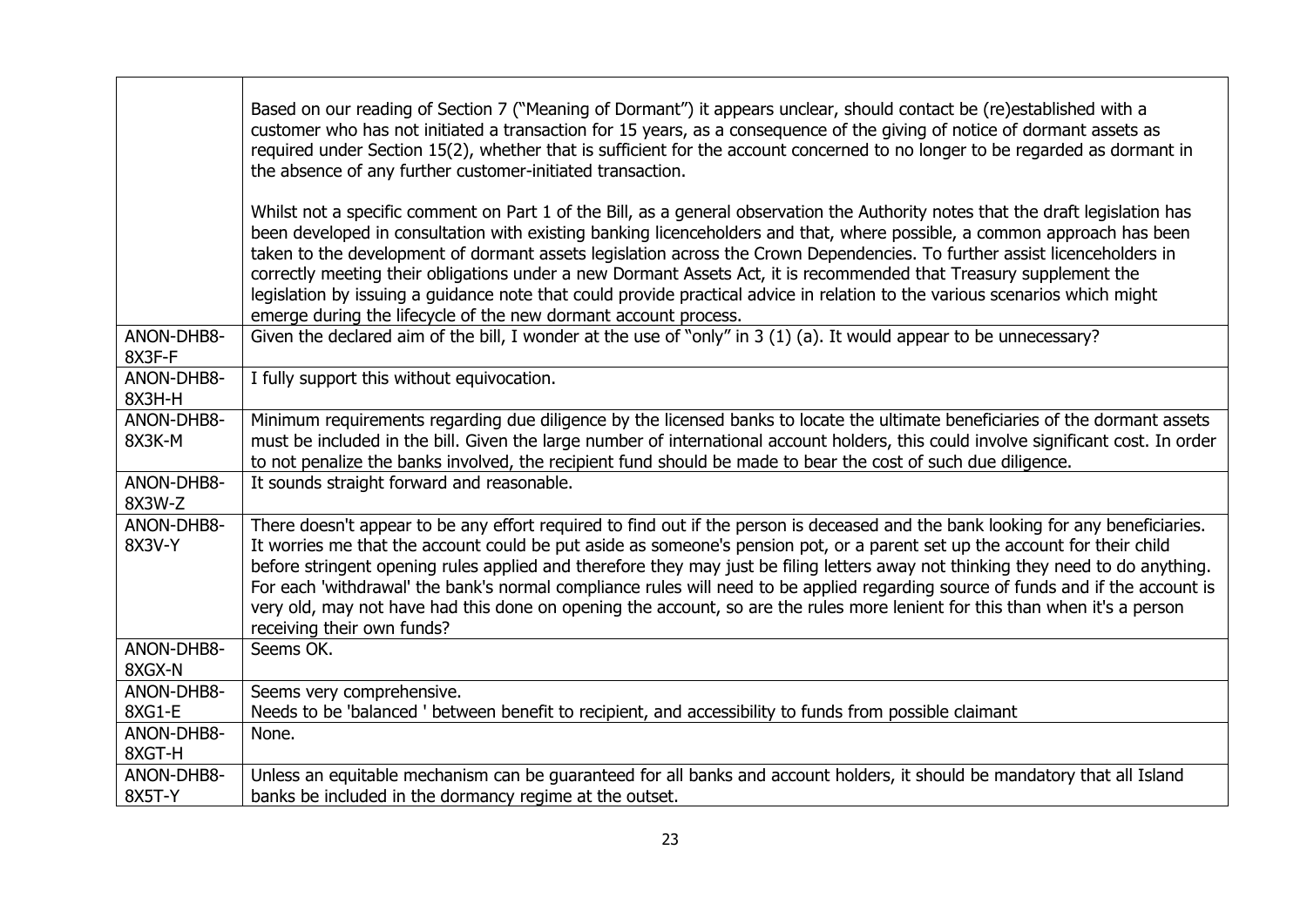| BHLF-DHB8-                | <b>General Comments</b>                                                                                                                                                                                                                                                                                                                                                                                                                                                                                                                                                                                                           |
|---------------------------|-----------------------------------------------------------------------------------------------------------------------------------------------------------------------------------------------------------------------------------------------------------------------------------------------------------------------------------------------------------------------------------------------------------------------------------------------------------------------------------------------------------------------------------------------------------------------------------------------------------------------------------|
| 8X5U-Z                    |                                                                                                                                                                                                                                                                                                                                                                                                                                                                                                                                                                                                                                   |
|                           | Initial payment into the Fund (following enactment of the law):                                                                                                                                                                                                                                                                                                                                                                                                                                                                                                                                                                   |
|                           | While [] will endeavour to report and transfer as many relevant accounts as it can, organisations such as [] tend to have<br>complex histories involving multiple organisations, customer migrations, systems, treatments of data and treatments of dormant<br>accounts historically. It is unlikely that accurate records exist for the initial funds transfer. It is therefore advised that the first<br>submission will be an aggregated balance representing all balances held in excess of 15 years and exceed the criteria set out in<br>this Bill. Transfers thereafter to the fund will comply with criteria of the Bill. |
|                           | Corporate / Commercial relationships:                                                                                                                                                                                                                                                                                                                                                                                                                                                                                                                                                                                             |
|                           | As Corporate entities are settled directly under existing rules the Bank is of the understanding that this act only applies to<br>dormant Personal Accounts. Confirmation or clarity of the understanding is requested.                                                                                                                                                                                                                                                                                                                                                                                                           |
|                           | Part $1$ – Introductory                                                                                                                                                                                                                                                                                                                                                                                                                                                                                                                                                                                                           |
|                           | Section 7.5 - Meaning of "dormant"<br>Section 7.5 defines the provisions to which a dormant account must comply in order for it to be considered dormant. The Bank's<br>interpretation of this is that closures arising as part of ongoing remediation exercises, which do not meet these requirements,<br>will be excluded from this Bill. Clarity on this point and/or confirmation of the Bank's understanding is sought.                                                                                                                                                                                                      |
|                           |                                                                                                                                                                                                                                                                                                                                                                                                                                                                                                                                                                                                                                   |
|                           | 2. Do you have any comments regarding Part 2 of the Bill? (Clauses 11 to 14)                                                                                                                                                                                                                                                                                                                                                                                                                                                                                                                                                      |
| <b>Response</b><br>from   | <b>Response</b>                                                                                                                                                                                                                                                                                                                                                                                                                                                                                                                                                                                                                   |
| K Roosen                  | This seems a sensible implementation but I would suggest that the use of proceeds for charitable purposes should be aimed<br>towards operational support as opposed to projects (ie Opex as opposed to Capex). There are many sources of funding for<br>distinct projects as they are much easier to assess in terms of delivery. However, there is an increasing need to cover<br>operational costs for services etc and this is nowhere near as well accommodated. However, it is these services that often act<br>as a prop to public services and social needs, so this is a sensible thing for Government to supplement.     |
| A Allinson,<br><b>MHK</b> | Keeping the fund separate and fully audited appears sensible.                                                                                                                                                                                                                                                                                                                                                                                                                                                                                                                                                                     |
| M Patel                   | As a matter of general principle if the Government is to stand behind any deficit then the corollary is that the Government<br>should be entitled to any surplus. This would become more relevant if we end up with a sensible interest rate and/or the                                                                                                                                                                                                                                                                                                                                                                           |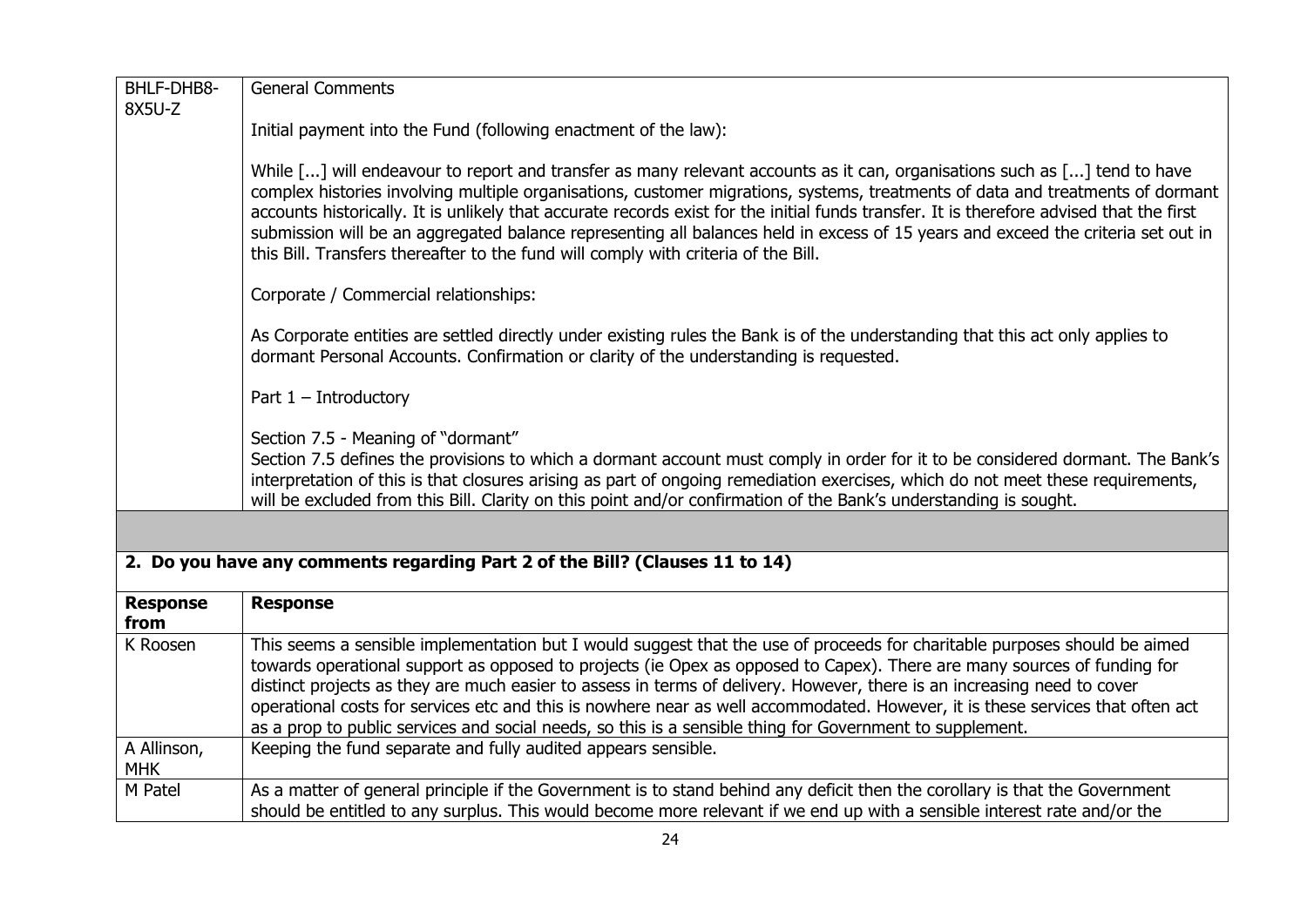|                                           | strategy used in investing the funds generates a return greater than the running costs. A more certain formula is needed fr [sic]<br>the sum to be paid out to charitable causes - if a too generous pay out formula is used then the risk is simply passed on to the<br>government and if a restrictive basis used you end up with complaints that the Fund is not fit for purpose. Will any guidance be<br>issued for the amount available for charitable causes?                                                                                     |
|-------------------------------------------|---------------------------------------------------------------------------------------------------------------------------------------------------------------------------------------------------------------------------------------------------------------------------------------------------------------------------------------------------------------------------------------------------------------------------------------------------------------------------------------------------------------------------------------------------------|
| Financial<br><b>Services</b><br>Authority | No.                                                                                                                                                                                                                                                                                                                                                                                                                                                                                                                                                     |
| ANON-DHB8-<br>8X3F-F                      | I should like to see more email [sic] relating to the distribution body.                                                                                                                                                                                                                                                                                                                                                                                                                                                                                |
| ANON-DHB8-<br>8X3H-H                      | I strongly believe that distribution policy and the distributing authority for the Fund should NOT be solely at the discretion of<br>any Government agency, ministry or organisation. It MUST have a significant community input, ideally from the third sector.<br>Ideally the distributing agency should be more or less 'arms length' from the Treasury.                                                                                                                                                                                             |
| ANON-DHB8-<br>8X3W-Z                      | Seems straight forward and reasonable.                                                                                                                                                                                                                                                                                                                                                                                                                                                                                                                  |
| ANON-DHB8-<br>8X3V-Y                      | In the diagram it isn't shown what happens if the funds are claimed by the original asset holder after the 2 lots of costs have<br>been deducted and the funds have been distributed to the charitable organisations. How is the interest calculated for the asset<br>holder during the time the Treasury has the funds?<br>I would worry about there being 'loans' from one government department to another from this fund, as there is no one to<br>question how the money is being spent unless there is a claim, and there is no one to answer to. |
| ANON-DHB8-<br>8XGX-N                      | Seems OK.                                                                                                                                                                                                                                                                                                                                                                                                                                                                                                                                               |
| ANON-DHB8-<br>8XG1-E                      | May need eligibility criteria and screening process to assess bone fide claim/application from Charity                                                                                                                                                                                                                                                                                                                                                                                                                                                  |
| ANON-DHB8-<br>8XGT-H                      | All reads good, and clear.                                                                                                                                                                                                                                                                                                                                                                                                                                                                                                                              |
| ANON-DHB8-<br>8X5Z-5                      | Would it not be better before the dormant bank accounts are identified that financial institutions publish details of accounts that<br>they may be considering. I.e the name of the account, so people can identify if the account belongs to them (that they might<br>have forgotten about) or a deceased relative (mother, father, grandparents etc).<br>They don't have to publish an amount.                                                                                                                                                        |
|                                           |                                                                                                                                                                                                                                                                                                                                                                                                                                                                                                                                                         |
|                                           | 3. Do you have any comments regarding Part 3 of the Bill? (Clauses 15 to 17)                                                                                                                                                                                                                                                                                                                                                                                                                                                                            |
| <b>Response</b><br>from                   | <b>Response</b>                                                                                                                                                                                                                                                                                                                                                                                                                                                                                                                                         |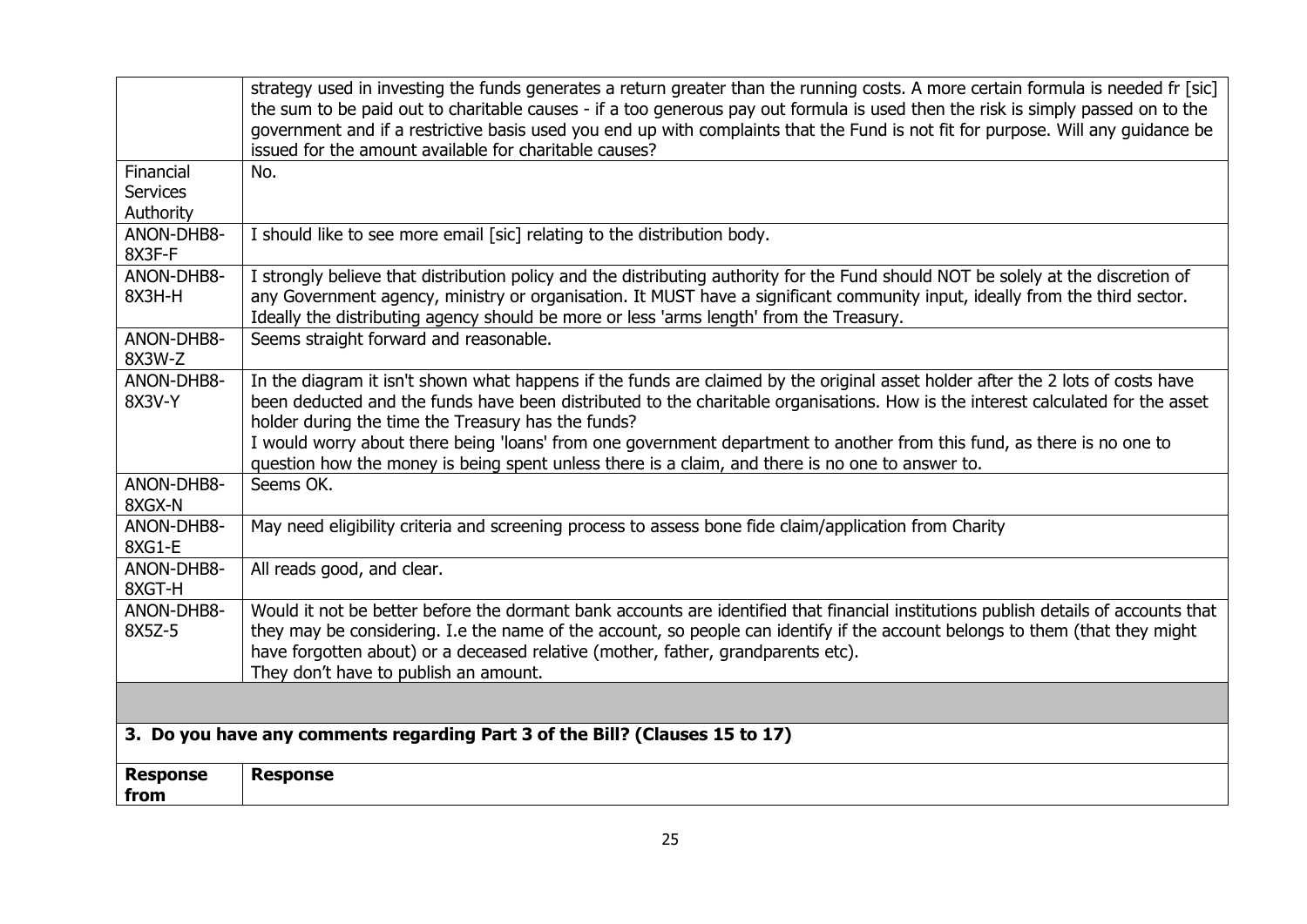| K Roosen                                  | It might be prudent to consider Digital or Crypto Assets that may be held by a current or future license holder.                                                                                                                                                                                                                                                                                                                                                                                                                                                                                                                                                                                    |
|-------------------------------------------|-----------------------------------------------------------------------------------------------------------------------------------------------------------------------------------------------------------------------------------------------------------------------------------------------------------------------------------------------------------------------------------------------------------------------------------------------------------------------------------------------------------------------------------------------------------------------------------------------------------------------------------------------------------------------------------------------------|
| A Allinson,<br><b>MHK</b>                 | No.                                                                                                                                                                                                                                                                                                                                                                                                                                                                                                                                                                                                                                                                                                 |
| M Patel                                   | What happens if the license holder [sic] ceases to operate - should not the Treasury have the data to verify the true owner? I<br>think it is dangerous that the Treasury does not have this data as relying on a third party (when someone is trying to make a<br>claim) could bring the fund into disrepute. The Fund should be standalone and once dormant assets transferred to it, it should<br>have all the data needed to determine the merits of any claim directly. assuming the license holder will still be there and solvent<br>is dangerous as to me this has the ingredients of potentially making a claim against the fund impossible - a fact that may go<br>towards its integrity? |
| Financial<br><b>Services</b><br>Authority | Clause 17(2) might usefully further clarify if the 'prevailing commercial market exchange rate on the day of conversion' refers to<br>the licenceholder's own 'prevailing commercial market exchange rate on the day of conversion' which would ordinarily attach to<br>any customer-initiated foreign exchange transaction, or refers to some other 'commercial market exchange rate' (which should<br>be specified in order to provide clarity to licenceholders).                                                                                                                                                                                                                                |
| ANON-DHB8-<br>8X3F-F                      | None.                                                                                                                                                                                                                                                                                                                                                                                                                                                                                                                                                                                                                                                                                               |
| ANON-DHB8-<br>8X3H-H                      | I am quite content with this Part                                                                                                                                                                                                                                                                                                                                                                                                                                                                                                                                                                                                                                                                   |
| ANON-DHB8-<br>8X3W-Z                      | Seems straight forward and reasonable.                                                                                                                                                                                                                                                                                                                                                                                                                                                                                                                                                                                                                                                              |
| ANON-DHB8-<br>8X3V-Y                      | If the Treasury s [sic] not holding the information about who and where the money comes from, and the bank only holds the<br>information for the minimum time legally needed, what would happen if a beneficiary comes forward after that time?                                                                                                                                                                                                                                                                                                                                                                                                                                                     |
|                                           | If the account was in another currency and there is a claim later on, how will interest be calculated over the time between<br>transfer and claiming the money?                                                                                                                                                                                                                                                                                                                                                                                                                                                                                                                                     |
| ANON-DHB8-<br>8XGX-N                      | Seems OK.                                                                                                                                                                                                                                                                                                                                                                                                                                                                                                                                                                                                                                                                                           |
| ANON-DHB8-<br>8XG1-E                      | Seems O.K.                                                                                                                                                                                                                                                                                                                                                                                                                                                                                                                                                                                                                                                                                          |
| ANON-DHB8-<br>8XGT-H                      | No, still very clear.                                                                                                                                                                                                                                                                                                                                                                                                                                                                                                                                                                                                                                                                               |
| BHLF-DHB8-<br>8X5U-Z                      | Section 15.2 & 15.3 - Notice of dormant assets                                                                                                                                                                                                                                                                                                                                                                                                                                                                                                                                                                                                                                                      |
|                                           | Section 15.2 -The Bank currently and will continue to operate to definitions of dormancy which is currently less than the 15<br>years proposed in the Bill. On this basis, notice would be given to the asset holder in line with the Bank's internal process and                                                                                                                                                                                                                                                                                                                                                                                                                                   |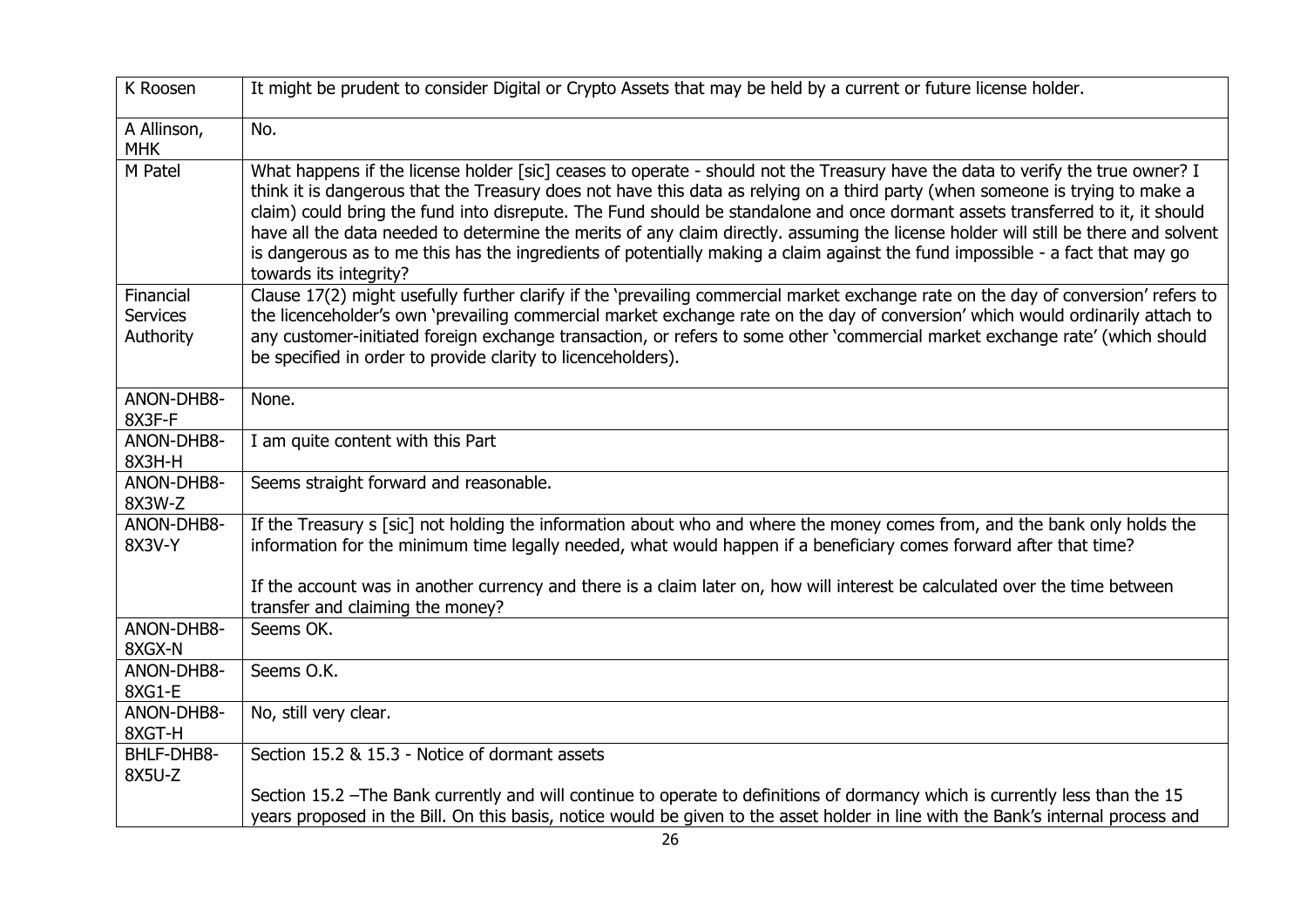|                                           | as such contact would not be reattempted at the end of the 15 year period. It is recommended that wording (or guidance)<br>recognises that final contact may be made by the Licenceholder in line with their internal procedures.<br>Section 15.3 – Assurance is sought that the reclaim process is a simple claim commensurate with amounts <£100. Removing<br>the need that once balances are aggregated there will be no requirement for the Licenceholder to reverse the transfer and                                                                   |
|-------------------------------------------|-------------------------------------------------------------------------------------------------------------------------------------------------------------------------------------------------------------------------------------------------------------------------------------------------------------------------------------------------------------------------------------------------------------------------------------------------------------------------------------------------------------------------------------------------------------|
|                                           | return the balances back to the position they were in prior to submission to the fund.                                                                                                                                                                                                                                                                                                                                                                                                                                                                      |
|                                           | Section 17.1 & 17.2 - Foreign Currencies                                                                                                                                                                                                                                                                                                                                                                                                                                                                                                                    |
|                                           | 17.1– In the case where the period of dormancy set out by the Licenceholder is a shorter period than the 15 year period<br>defined by the bill, the Bank would look to initiate the conversion of the funds at the Licenceholder's dormant date. This is in<br>line with other jurisdictions [] operates within. It is suggested that the Bill should specify that funds should be converted to<br>the fund currency (GBP) prior to transferring to the fund. On that basis the requirement to undertake this two days prior to the<br>transfer is removed. |
|                                           | 17.2 – In the absence of a central commercial market exchange rate, the Bank seeks clarity as to the applicable rate to be<br>used. The Bank's recommendation is that the conversion rate should be specified as the rate applicable to the value being<br>transferred at the time of conversion. The Licenceholder can demonstrate that the rate used was that prevailing on the day of<br>conversion.                                                                                                                                                     |
|                                           |                                                                                                                                                                                                                                                                                                                                                                                                                                                                                                                                                             |
|                                           | 4. Do you have any comments regarding Part 4 of the Bill? (Clauses 18 to 23)                                                                                                                                                                                                                                                                                                                                                                                                                                                                                |
| <b>Response</b><br>from                   | <b>Response</b>                                                                                                                                                                                                                                                                                                                                                                                                                                                                                                                                             |
| K Roosen                                  | If a claim became particularly complex (for instance in a dispute of inheritance) then the time spent on this could create a fee<br>that may be deducted by the license holder. Is there anything in this which would prevent that from happening?                                                                                                                                                                                                                                                                                                          |
| A Allinson,<br><b>MHK</b>                 | 4(2)(f) makes reference to the EU(IOM) Act 1973 which is soon to be repealed with BREXIT. It might be better to have<br>reference to regulations which may be bought in to deal with legislative changes between the IOM and EU in the future.                                                                                                                                                                                                                                                                                                              |
|                                           |                                                                                                                                                                                                                                                                                                                                                                                                                                                                                                                                                             |
| M Patel                                   | What happens where the license holder [sic] has been liquidated and the liquidation completed? Kaupthing/BCCI are real<br>examples of this.                                                                                                                                                                                                                                                                                                                                                                                                                 |
| Financial<br><b>Services</b><br>Authority | No.                                                                                                                                                                                                                                                                                                                                                                                                                                                                                                                                                         |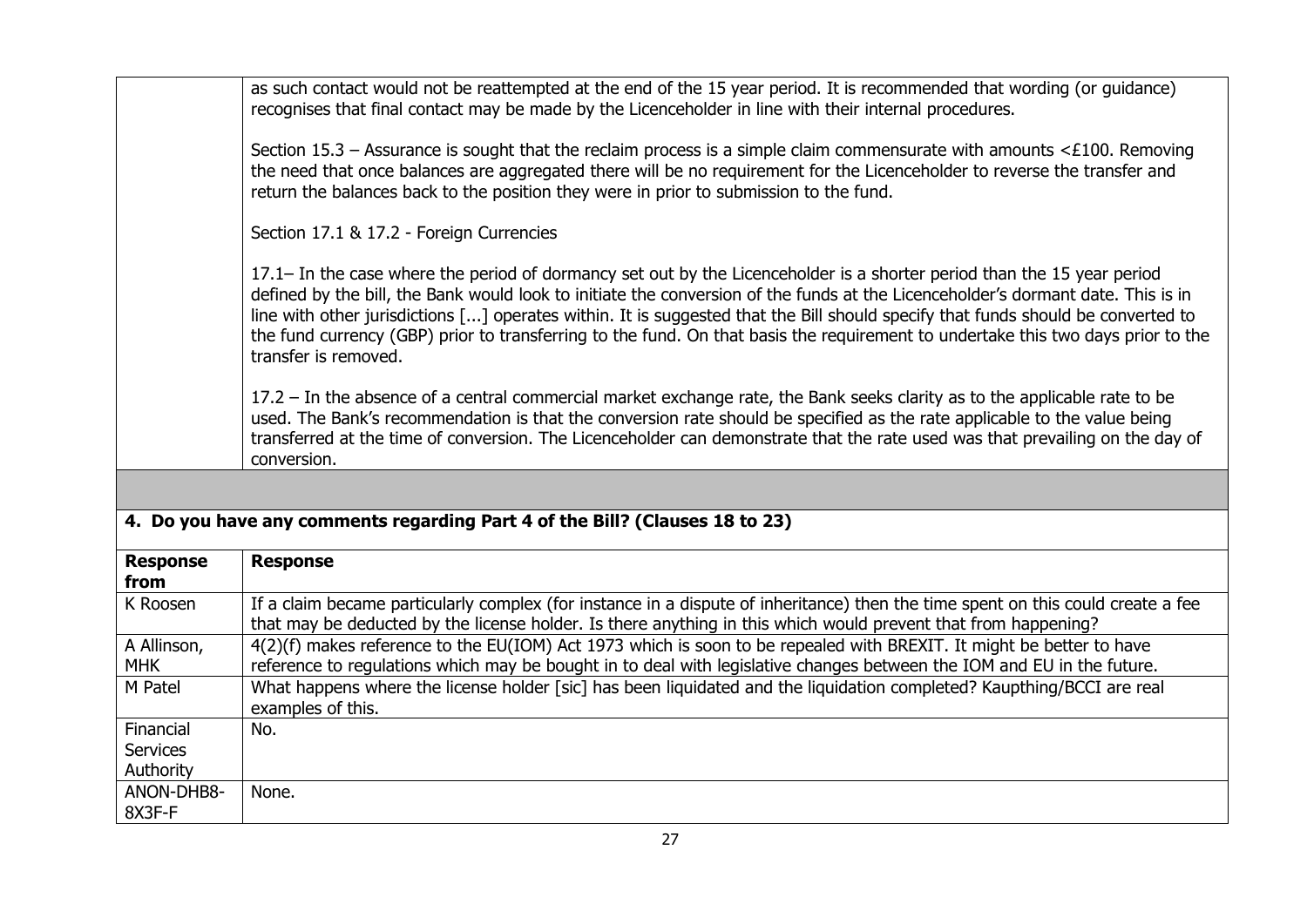| ANON-DHB8-<br>8X3H-H | I think that the right to reclaim in perpetuity is too generous and should be replaced by a set time limit - say, 100 years.                                                                                                                                                                                                                                                                                                                   |
|----------------------|------------------------------------------------------------------------------------------------------------------------------------------------------------------------------------------------------------------------------------------------------------------------------------------------------------------------------------------------------------------------------------------------------------------------------------------------|
| ANON-DHB8-<br>8X3K-M | In practice, the monies held by the "dormant assets fund" will be located on bank accounts with licensed banks. It is the banks'<br>business to invest money held on deposit and make a profit on it through loans or deposits to other banks. The "dormant assets<br>fund" will be in receipt of interest on its deposits, which will be substantial, given the buffer needed on hand in case of a large<br>claim.                            |
|                      | It would therefore be reasonable and fair that when dormant funds are claimed by a beneficial owner, they should receive an<br>amount of interest that could be purely time-based for a set rate that is easy to administer, such as a published rate (inter-bank<br>rate, libor, etc.). Indeed, both the banks holding the "dormant assets fund" monies and the fund itself will have enjoyed some<br>income from these orphan bank balances. |
|                      | To do otherwise would be tantamount to taxing dormant funds at a rate of 100% of the interest that would otherwise have<br>accrued.                                                                                                                                                                                                                                                                                                            |
| ANON-DHB8-<br>8X3W-Z | Seems for the most part straight forward however in 23 (1) perhaps reasonable fees and expenses, should have a maximum<br>attached, as what is reasonable for one, may not be reasonable to another.                                                                                                                                                                                                                                           |
| ANON-DHB8-<br>8X3V-Y | It is unreasonable to expect an account holder to receive no interest once the money has been transferred, because there are<br>many scenarios for why they haven't come forward earlier.                                                                                                                                                                                                                                                      |
|                      | It is unreasonable to withhold large payments that someone may expect to receive just because their money was given away. If<br>they claim the money, the government has no right to deny them, as they would have expected the bank to give them their<br>money when requested.                                                                                                                                                               |
|                      | If there are several smaller claims at the same time and there isn't enough in the fund, what is the Treasury going to do?                                                                                                                                                                                                                                                                                                                     |
| ANON-DHB8-<br>8XGX-N | Seems OK.                                                                                                                                                                                                                                                                                                                                                                                                                                      |
| ANON-DHB8-<br>8XG1-E | Are you excluding or limiting the involvement/financial amounts for/from 'bounty hunters/claims agencies?<br>Would they have access to the asset register and if so it may provoke activity from such agencies?                                                                                                                                                                                                                                |
| ANON-DHB8-<br>8XGT-H | Still clear, and a great idea.                                                                                                                                                                                                                                                                                                                                                                                                                 |
| BHLF-DHB8-<br>8X5U-Z | Section 19.3 & 19.3b -                                                                                                                                                                                                                                                                                                                                                                                                                         |
|                      | 19.3 – It is unclear under what circumstances the Licenceholder would be required to receive funds from the Treasury, prior to<br>payment being made to the asset holder. Clarity is sought on this point.                                                                                                                                                                                                                                     |
|                      | $19.3.b -$                                                                                                                                                                                                                                                                                                                                                                                                                                     |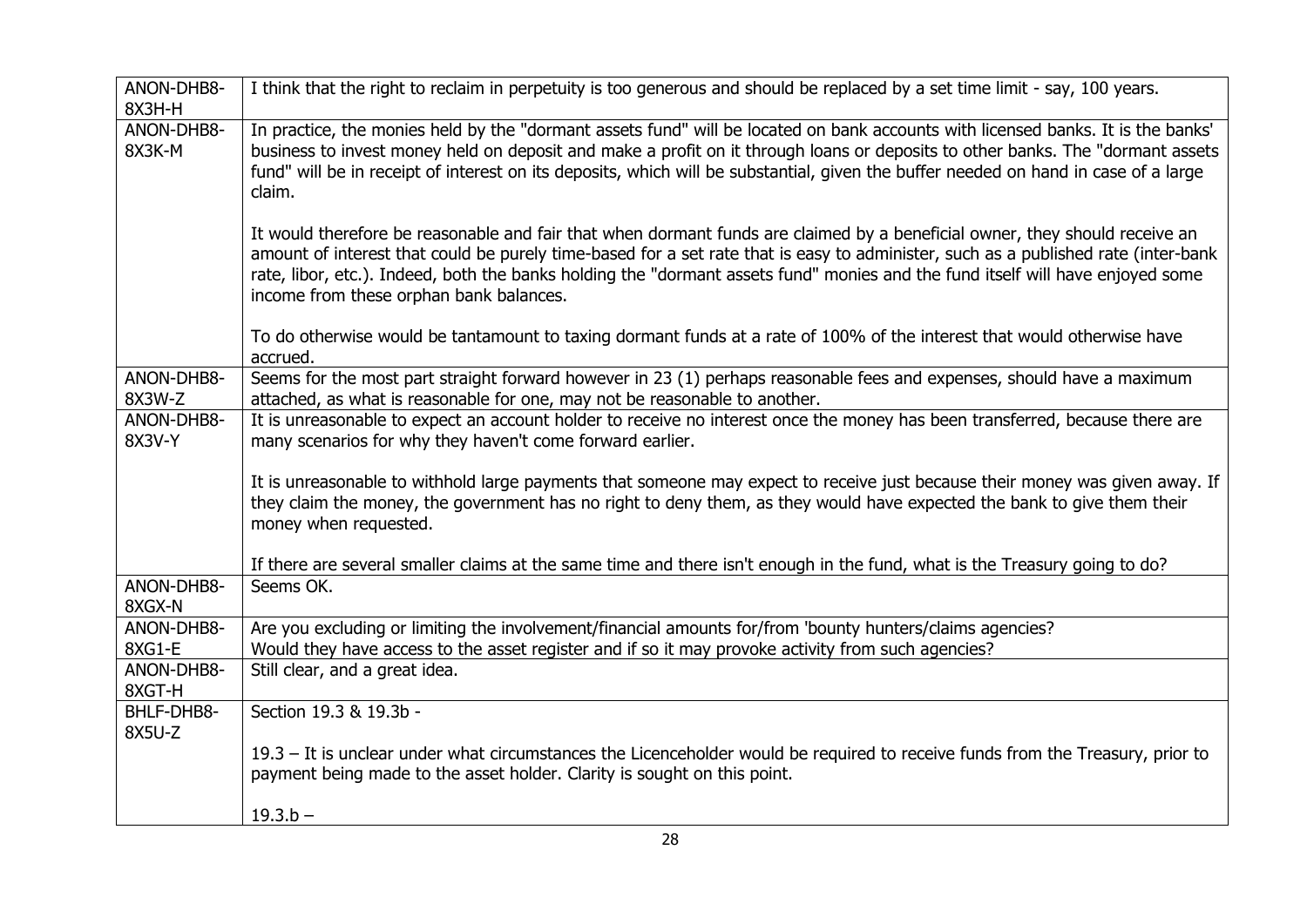|                           | • Clarity is requested in relation to the circumstances under which the Treasury would make repayments directly to the asset<br>holder whereby it excludes the Licenceholders from the transaction.                                                                                                                                                                                                                                                                                                                                                                                  |
|---------------------------|--------------------------------------------------------------------------------------------------------------------------------------------------------------------------------------------------------------------------------------------------------------------------------------------------------------------------------------------------------------------------------------------------------------------------------------------------------------------------------------------------------------------------------------------------------------------------------------|
|                           | • In the situation where the Treasury pays funds directly to the asset holder's clarity is sought in relation to the AML and CFT<br>obligations and to which party i.e. the Licenceholder or the Treasury would hold responsibility for this.                                                                                                                                                                                                                                                                                                                                        |
|                           | • In the event of such transaction, clarity is requested, as to how or if the Licenceholder will be informed of such events. This is<br>vital in order to prevent a secondary claim from the asset holder and for the Licenceholder to update its records.                                                                                                                                                                                                                                                                                                                           |
|                           | • It is suggested that upon reviewing section 19.3, it may further impact on point 19.4, in that it may no longer be applicable.                                                                                                                                                                                                                                                                                                                                                                                                                                                     |
|                           | Section 20 Annual Statement of repayments & Section 21 Licenceholder may recover payment from the fund                                                                                                                                                                                                                                                                                                                                                                                                                                                                               |
|                           | The Bill requires the Licenceholder to provide annual statements split by a set criteria and covers the responsibilities of the<br>Licenceholder when seeking payment to/from the fund. To facilitate these requirements, its is requested that the Treasury<br>assist Licenceholders by providing a suite of standard templates comparable to those issued by the Jersey Treasury to assist<br>those organisations who operate across jurisdictions.                                                                                                                                |
|                           |                                                                                                                                                                                                                                                                                                                                                                                                                                                                                                                                                                                      |
|                           | 5. Do you have any comments regarding Part 5 of the Bill? (Clauses 24 to 25)                                                                                                                                                                                                                                                                                                                                                                                                                                                                                                         |
| <b>Response</b><br>from   | <b>Response</b>                                                                                                                                                                                                                                                                                                                                                                                                                                                                                                                                                                      |
| K Roosen                  | Subject to previous comments this is sensible. It would also seem sensible to insist that a potential third party distribution party<br>be an Isle of man registered charity in its own right, either as a company or a trust.                                                                                                                                                                                                                                                                                                                                                       |
| A Allinson,<br><b>MHK</b> |                                                                                                                                                                                                                                                                                                                                                                                                                                                                                                                                                                                      |
|                           | The list of charitable purposes given is different to that contained in the draft Charities and Regulation Bill 2018 and it would be<br>sensible to align these.                                                                                                                                                                                                                                                                                                                                                                                                                     |
|                           | Similarly clause 25(12) which references soon to be replaced legislation could be updated.                                                                                                                                                                                                                                                                                                                                                                                                                                                                                           |
| M Patel                   | Why charitable causes. Why not use it for educational purposes within the education department for a particular purpose eg<br>providing lunches for all primary schools or some similar purpose. At the end of the day the back stop (if the Fund's liabilities<br>exceed its assets) is the Government. In this way make it an explicit government guarantee and use the assets in the Fund (in<br>a sensible way) for specific services that may already be provided by the Government but is subject to the vagaries of uncertain<br>funding? Just be honest about it and get on. |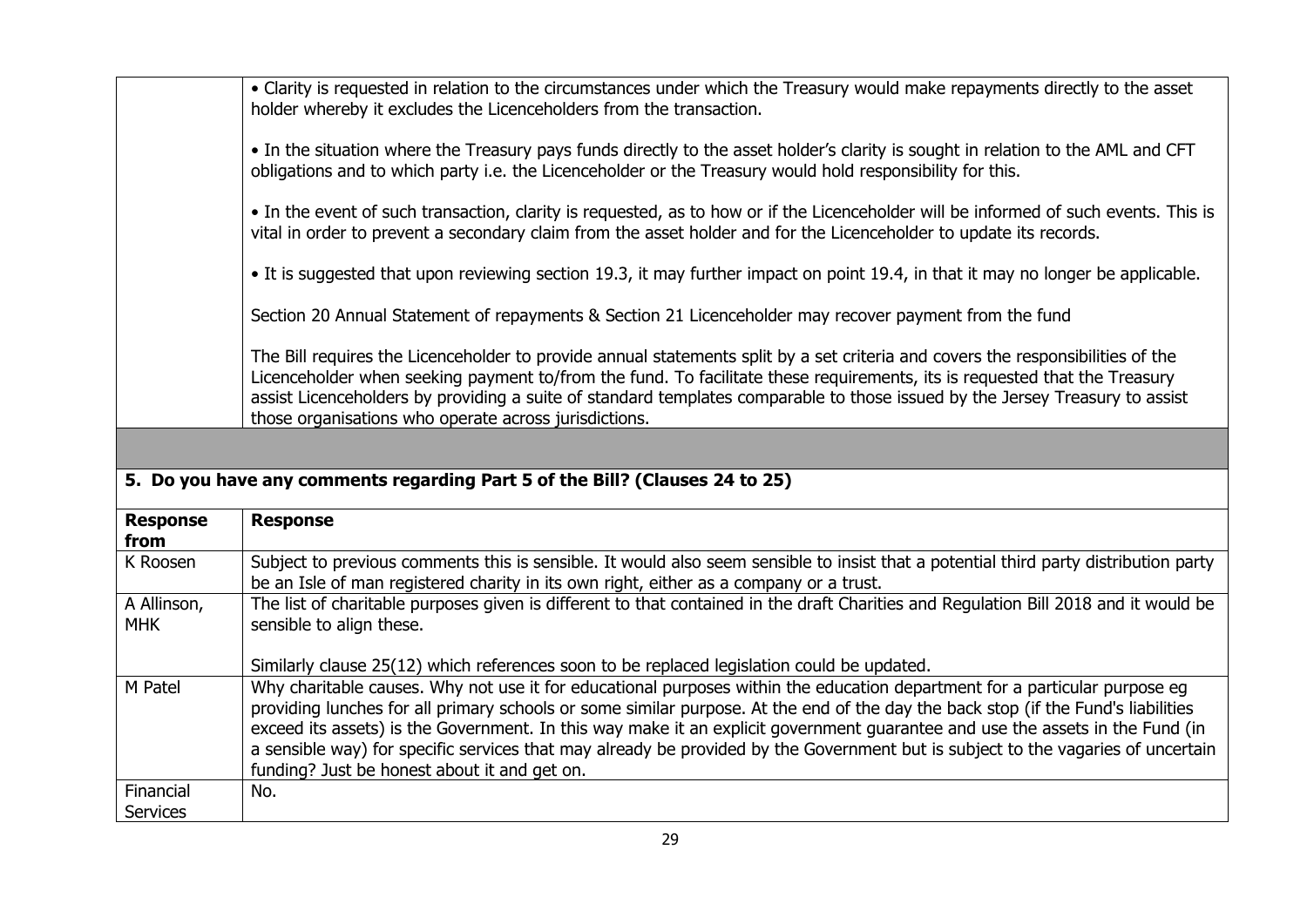| Authority            |                                                                                                                                                                                                                                                                                                                                                |
|----------------------|------------------------------------------------------------------------------------------------------------------------------------------------------------------------------------------------------------------------------------------------------------------------------------------------------------------------------------------------|
| ANON-DHB8-<br>8X3F-F | Clause 25 (7) - I should like to see an additional purpose - the advancement of sports clubs on the Island.<br>Small clubs receive no support other than commercial sponsorship, which is particularly hard to attract for clubs outside<br>Douglas.                                                                                           |
| ANON-DHB8-<br>8X3H-H | Quite right - arms length as far as possible in order to avoid stultifying the decision processes.                                                                                                                                                                                                                                             |
| ANON-DHB8-<br>8X3K-M | I do not agree with the notion of distribution to charities. The funds should be invested in developing the island's infrastructure<br>and quality of life in general, which benefits every taxpayer equally. Charities should be funded according to the personal<br>sensitivities of donors and not by a Government-appointed body.          |
|                      | The best-suited individuals for applying the released funds for the common good of the island would be the existing civil service<br>professionals who have been appointed to manage our island is the best possible manner. This means that in effect, the funds<br>would be released to the island's strategic reserves for use when needed. |
| ANON-DHB8-<br>8X3W-Z | Care needs to be taken that in setting up a body to determine distribution of funds, that a maximum number of persons<br>required for this task, should be included in the bill and on what basis they should be appointed as costs should be reduced to a<br>minimum, so as to advantage the charities rather than the committee.             |
| ANON-DHB8-<br>8X3V-Y | The first four categories sound like government departments, as it states 'registered charities' as the fifth category. This<br>suggests that the money is just going into the government coffers, whereas The Bill name leads residents of the Island to<br>believe that the money will be going to registered charities.                     |
|                      | There doesn't appear to be anything to outline how the money is divided, or how charities/government departments can apply<br>for the funding, so it is distributed fairly.                                                                                                                                                                    |
| ANON-DHB8-<br>8XGX-N | Seems OK.                                                                                                                                                                                                                                                                                                                                      |
| ANON-DHB8-<br>8XG1-E | Clause 25/7tends to favour/focus Arts/heritage health and education, rather than the community issues of the needy, disabled,<br>victims etc.<br>I recommend that one of the eligibility criteria is that the Charity is IOM registered to prevent funds going 'off Island' or being<br>used for 'off Island' benificiaries [sic].             |
| ANON-DHB8-<br>8XGT-H | No.                                                                                                                                                                                                                                                                                                                                            |
| ANON-DHB8-<br>8X5Z-5 | Will the distribution organisation be paid for their job or will it be voluntary. If paid where will this money come from?                                                                                                                                                                                                                     |
| ANON-DHB8-<br>8X5T-Y | The distribution criteria are to be welcomed, with three caveats:<br>1) That any funds distributed to charity must spent within the Island's economy and be of benefit to the immediate community<br>and geographic territory. The distribution of funds to people or organisations off-island should be proscribed;                           |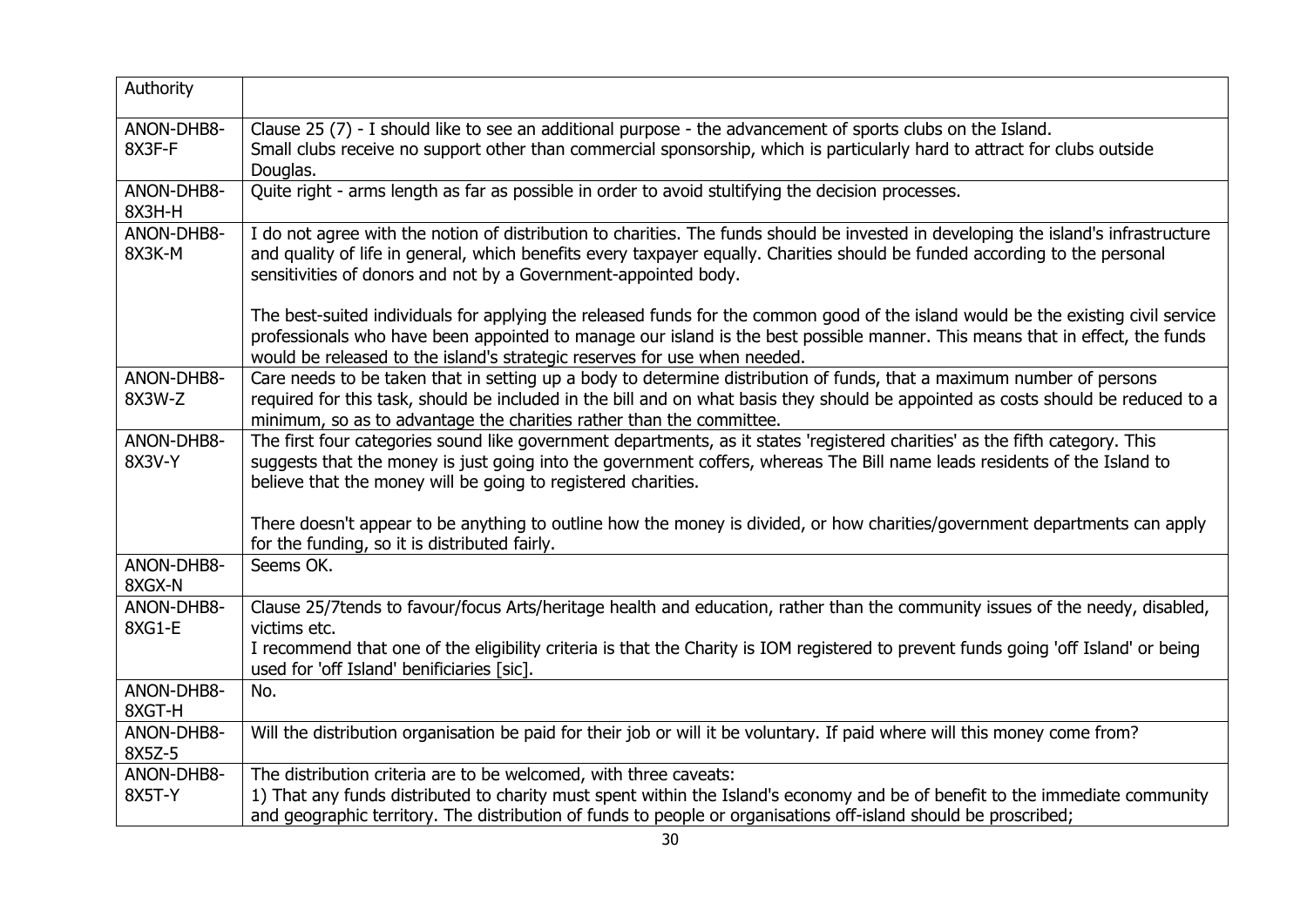|                                           | 2) It would be commendable if distribution was limited to smaller charities (NB. requires definition) as these, by definition, are<br>more likely to struggle to acquire funds from other existing sources;<br>3) It would be valuable if the distribution rules allowed funding to be considered for expenditure typically labelled as<br>'overheads'. It is a huge problem for charities that many (most?) grant-making funds stipulate that their grants must not be<br>used to cover overheads, but may be used only for 'front-end project delivery' or 'direct costs of project'. This restriction<br>overlooks the fact that every charity must support project delivery with infrastructure that ensures oversight, compliance,<br>financial probity and control, safeguarding, etc. and which provides technological, office/administration, HR and other<br>fundamental support. Many important projects never get started because there isn't the necessary 'overhead' in place to<br>underpin them, despite the availability of funding to cover 'front-end delivery' costs. |
|-------------------------------------------|------------------------------------------------------------------------------------------------------------------------------------------------------------------------------------------------------------------------------------------------------------------------------------------------------------------------------------------------------------------------------------------------------------------------------------------------------------------------------------------------------------------------------------------------------------------------------------------------------------------------------------------------------------------------------------------------------------------------------------------------------------------------------------------------------------------------------------------------------------------------------------------------------------------------------------------------------------------------------------------------------------------------------------------------------------------------------------------|
|                                           |                                                                                                                                                                                                                                                                                                                                                                                                                                                                                                                                                                                                                                                                                                                                                                                                                                                                                                                                                                                                                                                                                          |
|                                           | 6. Do you have any comments regarding Part 6 of the Bill? (Clauses 26 to 30)                                                                                                                                                                                                                                                                                                                                                                                                                                                                                                                                                                                                                                                                                                                                                                                                                                                                                                                                                                                                             |
| <b>Response</b><br>from                   | <b>Response</b>                                                                                                                                                                                                                                                                                                                                                                                                                                                                                                                                                                                                                                                                                                                                                                                                                                                                                                                                                                                                                                                                          |
| K Roosen                                  | Obligations of licenceholders in this respect should not exceed or be different from their obligations to a non-dormant account<br>holder.                                                                                                                                                                                                                                                                                                                                                                                                                                                                                                                                                                                                                                                                                                                                                                                                                                                                                                                                               |
| A Allinson,<br><b>MHK</b>                 | No.                                                                                                                                                                                                                                                                                                                                                                                                                                                                                                                                                                                                                                                                                                                                                                                                                                                                                                                                                                                                                                                                                      |
| M Patel                                   | Still believe that if the Treasury is not given the personal data to deal with a claim on the Fund, the potential of a license holder<br>[sic] ceasing to trade will create a potential risk. If proper data is transferred at the time of the transfer of the funds to the<br>Fund then there is in reality no need for these provisions as the Fund should be able to deal with any claim directly without<br>input from the license holder. is there a risk of fraudulent claims in the future?                                                                                                                                                                                                                                                                                                                                                                                                                                                                                                                                                                                       |
| Financial<br><b>Services</b><br>Authority | No.                                                                                                                                                                                                                                                                                                                                                                                                                                                                                                                                                                                                                                                                                                                                                                                                                                                                                                                                                                                                                                                                                      |
| ANON-DHB8-<br>8X3F-F                      | None.                                                                                                                                                                                                                                                                                                                                                                                                                                                                                                                                                                                                                                                                                                                                                                                                                                                                                                                                                                                                                                                                                    |
| ANON-DHB8-<br>8X3H-H                      | I am content with this as it stands.                                                                                                                                                                                                                                                                                                                                                                                                                                                                                                                                                                                                                                                                                                                                                                                                                                                                                                                                                                                                                                                     |
| ANON-DHB8-<br>8X3K-M                      | What about the ring-fenced guarantee on deposits of £50,000? The statute of limitations for claiming funds in the case of a<br>default must be borne in mind.                                                                                                                                                                                                                                                                                                                                                                                                                                                                                                                                                                                                                                                                                                                                                                                                                                                                                                                            |
| ANON-DHB8-<br>8X3W-Z                      | Seems straight forward and reasonable.                                                                                                                                                                                                                                                                                                                                                                                                                                                                                                                                                                                                                                                                                                                                                                                                                                                                                                                                                                                                                                                   |
| ANON-DHB8-<br>8X3V-Y                      | If the Treasury is taking over responsibility of a defaulting licence holder it is not reasonable that the asset holder does not have<br>the same level of legal protection for their funds.                                                                                                                                                                                                                                                                                                                                                                                                                                                                                                                                                                                                                                                                                                                                                                                                                                                                                             |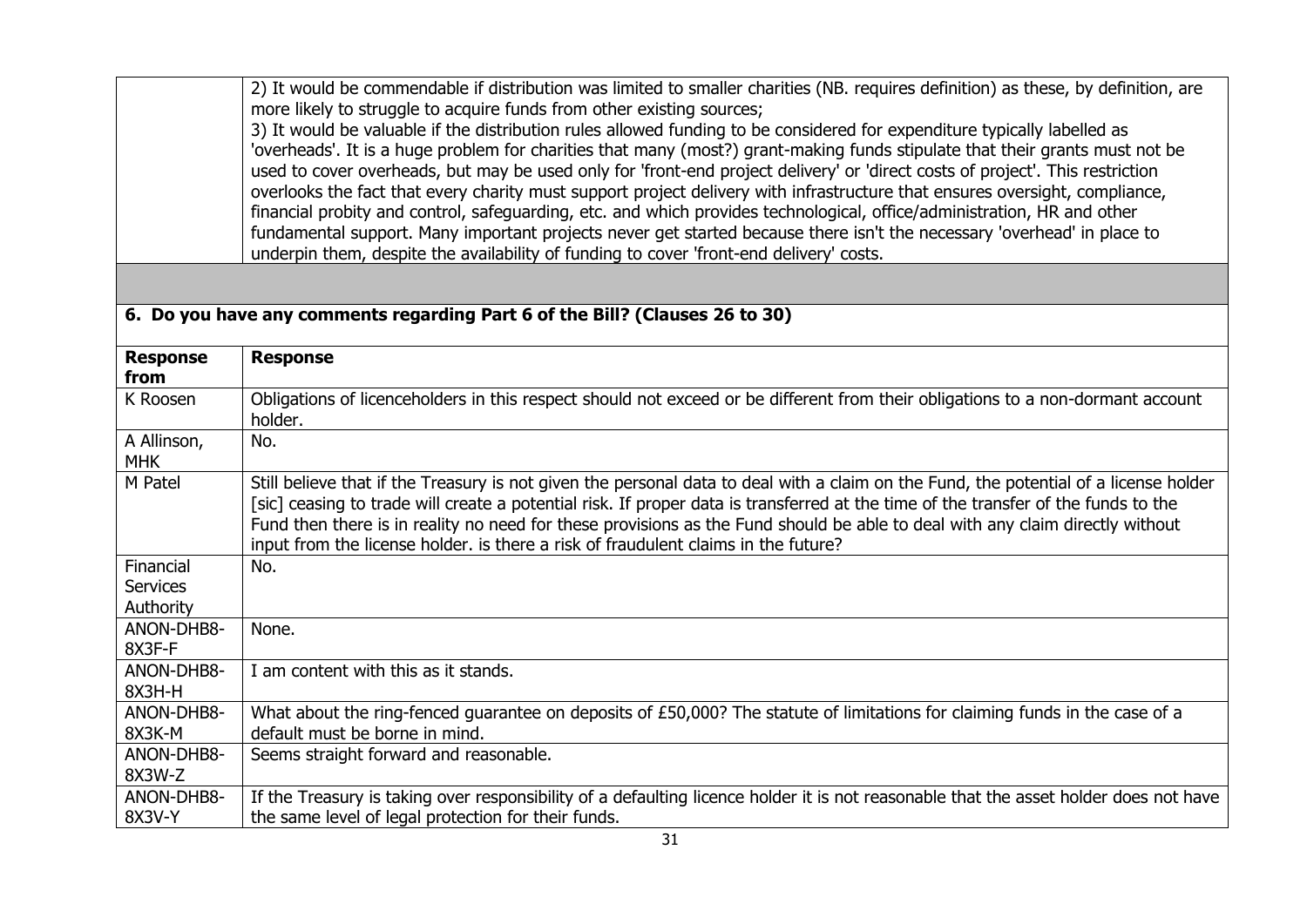| ANON-DHB8-              | Seems OK.                                                                                                                          |
|-------------------------|------------------------------------------------------------------------------------------------------------------------------------|
| 8XGX-N                  |                                                                                                                                    |
| ANON-DHB8-              | Should there be limits or ceilings in cash and % of fund /asset value, placed on licence holders, to prevent undue exploitation of |
| 8XG1-E                  | the situations and diminution of the asset values?                                                                                 |
| ANON-DHB8-              | No.                                                                                                                                |
| 8XGT-H                  |                                                                                                                                    |
| BHLF-DHB8-              | Section 29.2 - Operation of repayment claims in cases of default by Licenceholders                                                 |
| 8X5U-Z                  |                                                                                                                                    |
|                         | Sections 5.1, 19.1 (a) 25.5 (b) require the Licenceholder to ensure that records are retained however, it does not set retention   |
|                         | limits and therefore place a requirement for the Licenceholder to retain records in perpetuity. This appears to conflict with      |
|                         | section 29 which refers to a period of 6 years. Clarification is sought in this matter.                                            |
|                         |                                                                                                                                    |
|                         | It is recommended that there is an option to limit any claims against the fund to a total of 21 years i.e. 15 years to qualify as  |
|                         | dormant and 6 years in the fund. The rationale being this will remove the requirement to maintain an open ended record for a       |
|                         | claimant where there has been no contact for a substantial period of time. To maintain an open ended record would give rise to     |
|                         | the risk of fraudulent claim attempts.                                                                                             |
|                         |                                                                                                                                    |
|                         |                                                                                                                                    |
|                         | It is recommended that consideration should be given to the record retention periods. In particular where in the event that a      |
|                         | Licenceholder ceases business and the appointed liquidator arranges for records to be stored for a period of 6 years. This leaves  |
|                         | a potential gap in relation to who would have responsibility for dealing with reclaims and associated KYC/DD to ensure:            |
|                         |                                                                                                                                    |
|                         | • The claim is valid                                                                                                               |
|                         | • There are no AML/CTF concerns including screening                                                                                |
|                         | • Effective collation of KYC/DD.                                                                                                   |
|                         |                                                                                                                                    |
|                         |                                                                                                                                    |
|                         | 7. Do you have any comments regarding Part 7 of the Bill? (Clauses 31 to 35)                                                       |
|                         |                                                                                                                                    |
| <b>Response</b><br>from | <b>Response</b>                                                                                                                    |
|                         |                                                                                                                                    |
| K Roosen                | This seems sensible.                                                                                                               |
|                         | No.                                                                                                                                |
| A Allinson,             |                                                                                                                                    |
| <b>MHK</b>              |                                                                                                                                    |
| M Patel                 | Absolute clarity needed on definition of dormant and the duty on the license holder that once an account becomes dormant the       |
|                         | funds HAVE to be transferred to the Fund. There should not be any judgement or interpretation involved as there is a clear         |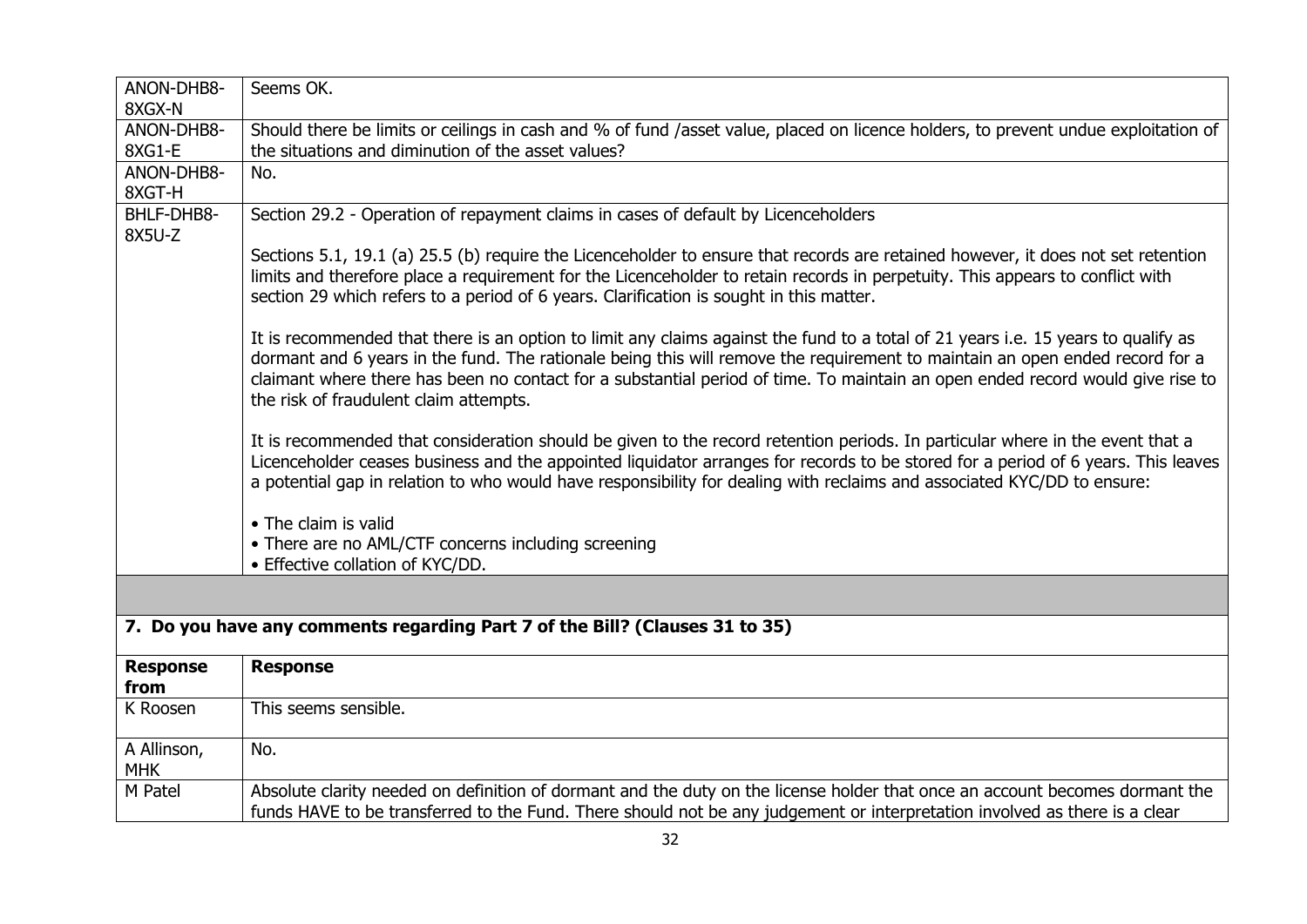|                                                                              | incentive on the license holder [sic] to delay the transfer of the funds as these are "free funds" for them whilst they hold them.<br>Note the point about 6 years on Part 6 - why not use 6 years plus say 2 more ie 8 years as a definition rather than 15 years!                                                                                                                                                                                                                                      |
|------------------------------------------------------------------------------|----------------------------------------------------------------------------------------------------------------------------------------------------------------------------------------------------------------------------------------------------------------------------------------------------------------------------------------------------------------------------------------------------------------------------------------------------------------------------------------------------------|
| Financial                                                                    | No.                                                                                                                                                                                                                                                                                                                                                                                                                                                                                                      |
| <b>Services</b>                                                              |                                                                                                                                                                                                                                                                                                                                                                                                                                                                                                          |
| Authority                                                                    |                                                                                                                                                                                                                                                                                                                                                                                                                                                                                                          |
| ANON-DHB8-                                                                   | None.                                                                                                                                                                                                                                                                                                                                                                                                                                                                                                    |
| 8X3F-F                                                                       |                                                                                                                                                                                                                                                                                                                                                                                                                                                                                                          |
| ANON-DHB8-<br>8X3H-H                                                         | No views.                                                                                                                                                                                                                                                                                                                                                                                                                                                                                                |
| ANON-DHB8-<br>8X3W-Z                                                         | Seems straightforward and reasonable.                                                                                                                                                                                                                                                                                                                                                                                                                                                                    |
| ANON-DHB8-<br>8XGX-N                                                         | Seems OK.                                                                                                                                                                                                                                                                                                                                                                                                                                                                                                |
| ANON-DHB8-<br>8XG1-E                                                         | None come to mind.                                                                                                                                                                                                                                                                                                                                                                                                                                                                                       |
|                                                                              |                                                                                                                                                                                                                                                                                                                                                                                                                                                                                                          |
| 8. Do you have any comments regarding Part 8 of the Bill? (Clauses 36 to 44) |                                                                                                                                                                                                                                                                                                                                                                                                                                                                                                          |
|                                                                              |                                                                                                                                                                                                                                                                                                                                                                                                                                                                                                          |
| <b>Response</b><br>from                                                      | <b>Response</b>                                                                                                                                                                                                                                                                                                                                                                                                                                                                                          |
| K Roosen                                                                     | This seems sensible.                                                                                                                                                                                                                                                                                                                                                                                                                                                                                     |
| A Allinson,<br><b>MHK</b>                                                    | No.                                                                                                                                                                                                                                                                                                                                                                                                                                                                                                      |
| M Patel                                                                      | Whilst fine is neither here nor there in the totality of things a certificate from the Board that they are in compliance with this Bill<br>may have more substance. If the certificate is given and it is proven to be false then the better sanction is to look at the fit and<br>properness of the Board and senior executives of the license holder[sic]. This may be something than can be incorporated in<br>existing certification requirements to avoid another document needing to be generated. |
| Financial                                                                    | No.                                                                                                                                                                                                                                                                                                                                                                                                                                                                                                      |
| <b>Services</b>                                                              |                                                                                                                                                                                                                                                                                                                                                                                                                                                                                                          |
| Authority                                                                    |                                                                                                                                                                                                                                                                                                                                                                                                                                                                                                          |
| ANON-DHB8-                                                                   | None.                                                                                                                                                                                                                                                                                                                                                                                                                                                                                                    |
| 8X3F-F                                                                       |                                                                                                                                                                                                                                                                                                                                                                                                                                                                                                          |
| ANON-DHB8-<br>8X3H-H                                                         | No, quite happy with this.                                                                                                                                                                                                                                                                                                                                                                                                                                                                               |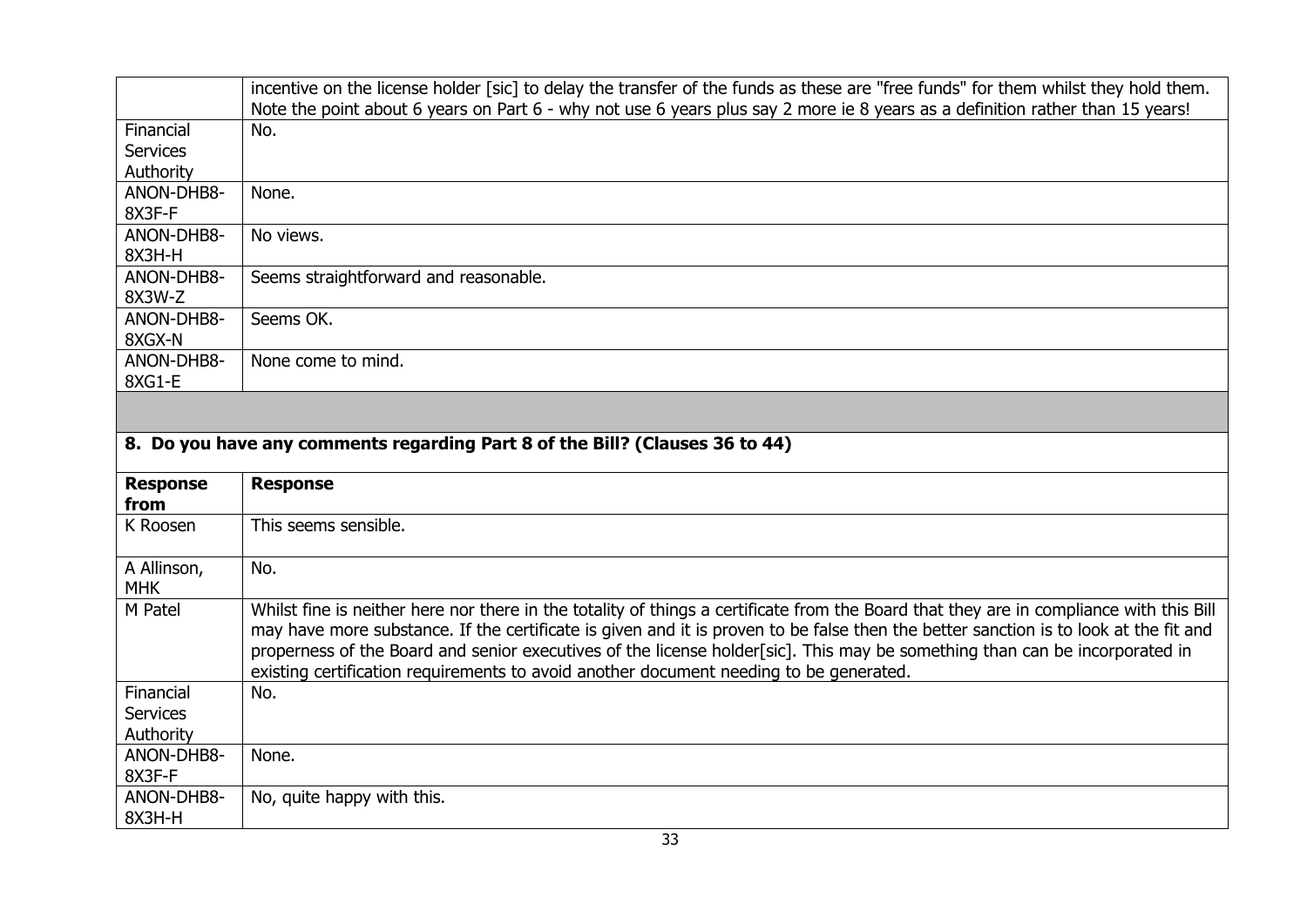| ANON-DHB8- | Seems straightforward and reasonable.                                                                                            |
|------------|----------------------------------------------------------------------------------------------------------------------------------|
| 8X3W-Z     |                                                                                                                                  |
| ANON-DHB8- | Seems OK.                                                                                                                        |
| 8XGX-N     |                                                                                                                                  |
| ANON-DHB8- | Is the fine in relation to the size of the potential fraud? I presume so if we're adopting Jersey Law.                           |
| 8XG1-E     |                                                                                                                                  |
| ANON-DHB8- | Noall good.                                                                                                                      |
| 8XGT-H     |                                                                                                                                  |
| ANON-DHB8- | Have no objections to any of the eight parts of the bill.                                                                        |
| 8XGV-K     |                                                                                                                                  |
|            | Money in dormant accounts should to [sic] be used for the benefit of charitable issues and the fact that the account holder can  |
|            | object and reclaim their lost funds is the safety net which makes the whole proposal acceptable.                                 |
| BHLF-DHB8- | Section 36.1- Disclosure of Information                                                                                          |
| 8X5U-Z     |                                                                                                                                  |
|            | 36.1 – Clarity is sought as to the circumstances that the Treasury would envisage the need to have access to the additional      |
|            | information held by the Licenceholder. Clarity on this point will assist the Licenceholder in complying with point 4 and as such |
|            | reduce the risk of being in a non-compliant position with this request.                                                          |
|            |                                                                                                                                  |
|            |                                                                                                                                  |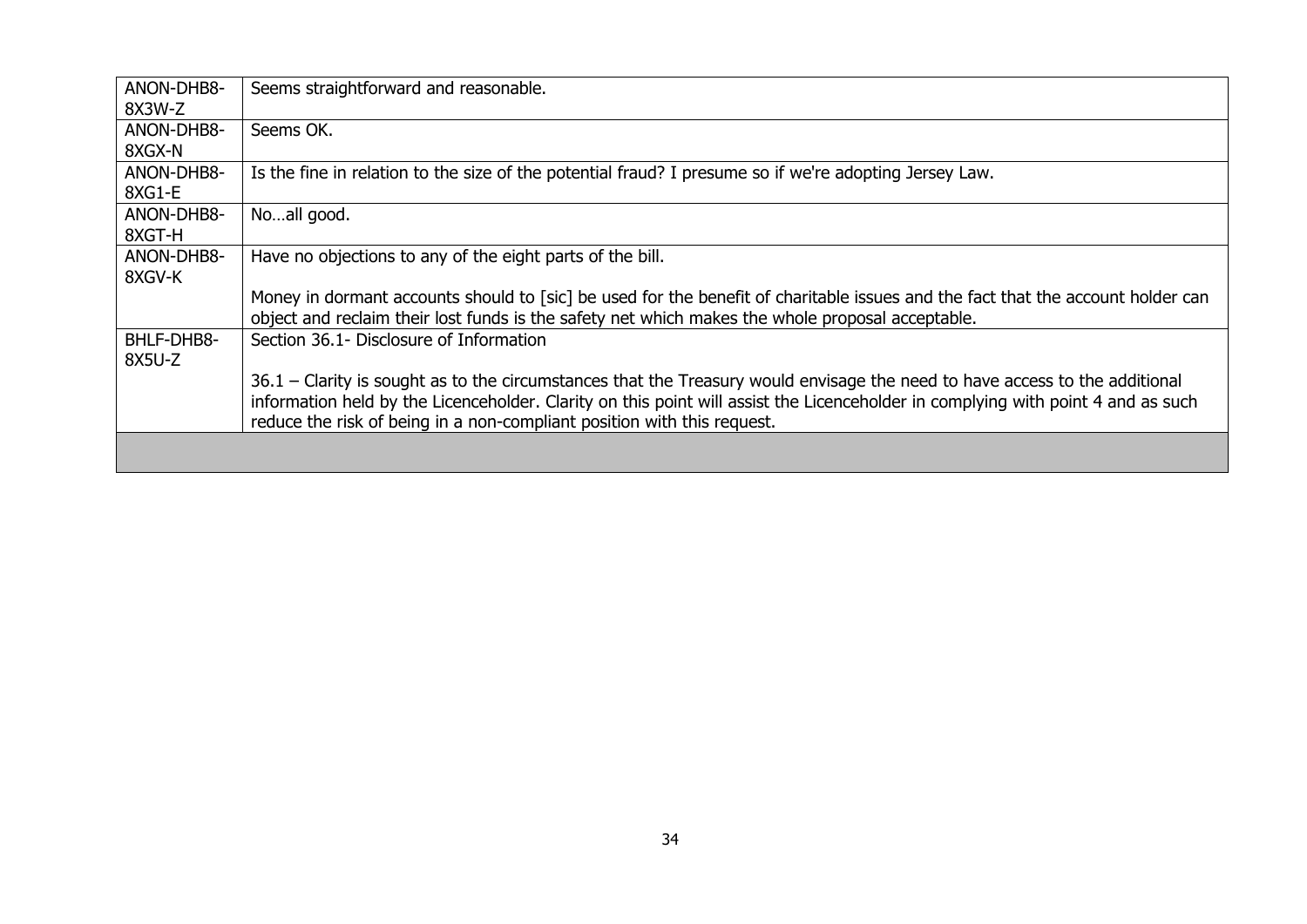#### **Appendix B Respondents to the Consultation:**

Feedback was received on behalf of the following persons, who gave their permission for their responses to be published in full:

- **Kurt Roosen**
- **Dr Alex Allinson, MHK**
- **Steve Brennan, Isle of Man Gambling Supervision Commission**
- **Manoj Patel**
- <span id="page-35-1"></span><span id="page-35-0"></span>**John Coyle, Isle of Man Financial Services Authority**